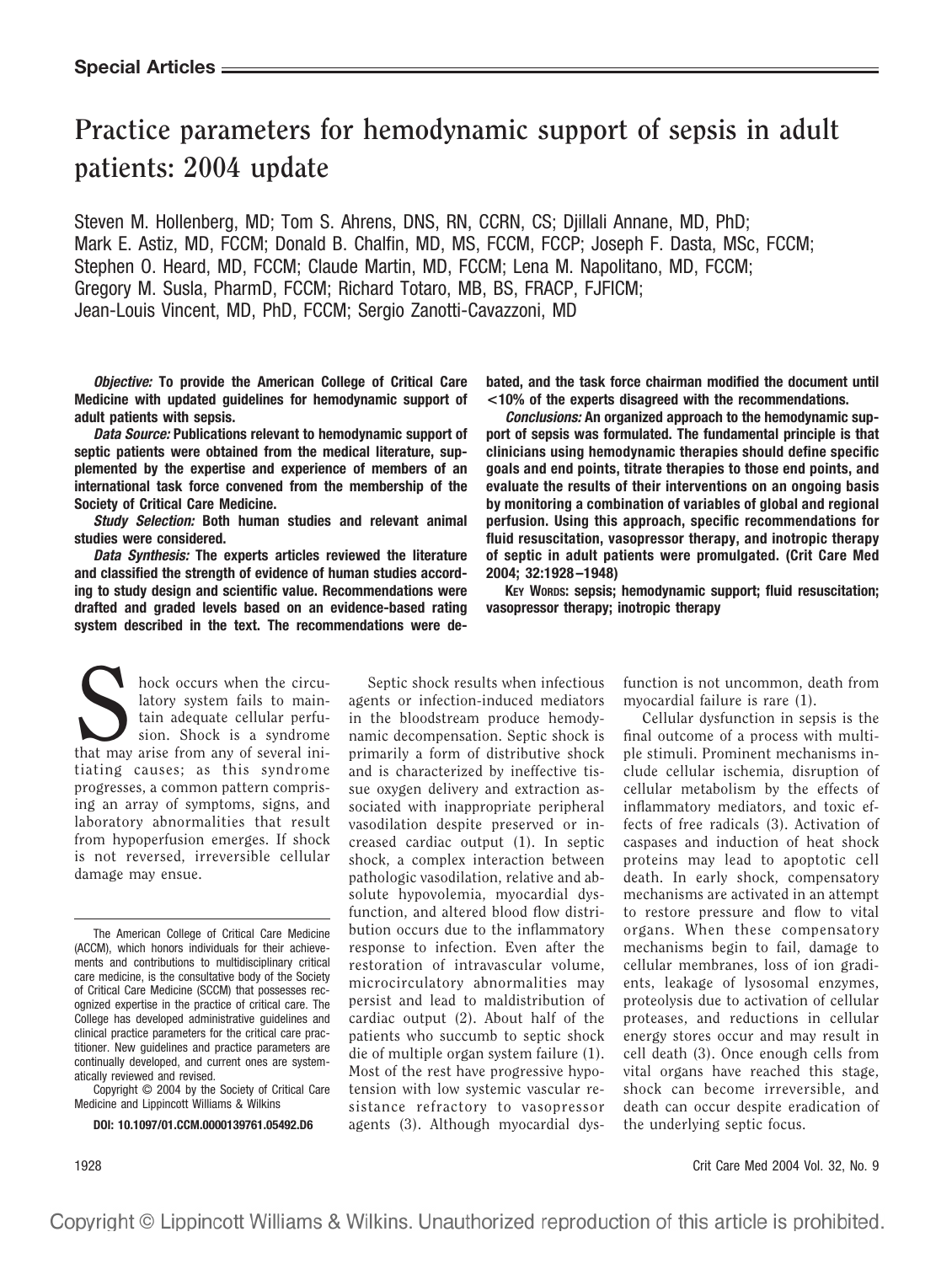Therapy of septic shock may be viewed as having three main components. The initial priority in managing septic shock is to maintain a reasonable mean arterial pressure and cardiac output to keep the patient alive. Then the nidus of infection must be identified and eliminated, using antimicrobial therapy in all cases and surgical drainage whenever indicated. Another therapeutic goal is to interrupt the pathogenic sequence leading to septic shock. While these latter goals are being pursued, adequate organ system perfusion and function must be maintained, guided by cardiovascular monitoring. The purpose of this practice parameter is to provide guidelines for hemodynamic support in sepsis to maintain adequate organ system and cellular perfusion.

# **PURPOSE AND STRUCTURE OF PRACTICE PARAMETERS FOR HEMODYNAMIC SUPPORT IN SEPSIS**

These practice parameters were developed by a panel convened by the American College of Critical Care Medicine of the Society of Critical Care Medicine, and updated by a similar panel, to assist health care providers in the management of hemodynamic support for patients with sepsis and septic shock. These guidelines are intended for adult patients and do not cover all conceivable clinical scenarios. Nonetheless, they do represent an attempt to review the state of knowledge concerning hemodynamic therapy of sepsis and to supplement specific therapeutic recommendations with guidelines about how to optimize therapy and how to evaluate the results of therapeutic interventions. The information and recommendations are predicated upon an expert-based review of the available scientific data, clinical investigations, and outcomes research. Where such data are unavailable or limited in scope, consensus was attained by considering published expert opinion and discussion among a wide range of experts. The citations of human studies have been annotated into levels of scientific support as per Cochrane group recommendations (4) as follows:

Level I: large, randomized trials with clear-cut results; low risk of falsepositive ( $\alpha$ ) error or false-negative ( $\beta$ ) error

Level II: small, randomized trials with uncertain results; moderate to high

Crit Care Med 2004 Vol. 32, No. 9 1929

risk of false-positive  $(\alpha)$  error and/or false-negative (β) error

Level III: nonrandomized, contemporaneous controls

Level IV: nonrandomized, historical controls and expert opinion

Level V: case series, uncontrolled studies, and expert opinion

The strength of the recommendations has been graded as modified from the guidelines of Evidence-Based Medicine Working Group as follows: (5)

A: Supported by at least two level I investigations

B: Supported by only one level I investigation

C: Supported by level II investigations only

D: Supported by at least one level III investigation

E: Supported by level IV or level V investigations only

Hemodynamic therapy of sepsis has been considered in each of three categories: fluid resuscitation, vasopressor therapy, and inotropic therapy. Since the initial formulation of the guidelines, a randomized, double-blind, placebo-controlled, multiple-center trial of recombinant human activated protein C has been completed (6). Although this trial showed that treatment with recombinant activated protein C is effective in patients with septic shock, activated protein C is not a hemodynamic therapy per se, nor was hemodynamic instability a requisite for inclusion in the trial. Thus, consideration of activated protein C and other therapies not directed at hemodynamic stabilization is outside the scope of these practice parameters.

An algorithm outlining an approach to hemodynamic support of patients with septic shock based on the recommendations in these parameters is shown in Figure 1.

# **BASIC PRINCIPLES**

Septic shock requires early, vigorous resuscitation. An integrated approach directed at rapidly restoring systemic oxygen delivery and improving tissue oxygenation has been demonstrated to improve survival significantly in septic shock (7). Although the specific approach that is used may vary, there are critical elements that should be incorporated in any resuscitative effort. Therapy should be guided by parameters that reflect the adequacy of tissue and organ perfusion. Fluid infusion should be vigorous and titrated to clinical end points of volume repletion. Systemic oxygen delivery should be supported by ensuring arterial oxygen saturation, maintaining adequate concentrations of hemoglobin, and using vasoactive agents directed to physiologic and clinical end points.

Patients with septic shock should be treated in an intensive care unit. Continuous electrocardiographic monitoring should be performed for detection of rhythm disturbances, and pulse oximetry is useful to detect fluctuations in arterial oxygenation. Urine output is monitored continuously as well. Laboratory measurements such as arterial blood gases, serum electrolytes, complete blood counts, coagulation variables, and lactate concentrations should be done early and repeated as indicated.

In shock states, estimation of blood pressure using a cuff is commonly inaccurate, and use of an arterial cannula provides a more appropriate and reproducible measurement of arterial pressure (3). These catheters also allow beat-tobeat analysis so that decisions regarding therapy can be based on immediate and reproducible blood pressure information. Such monitoring facilitates the administration of large quantities of fluids and potent vasopressor and inotropic agents to critically ill patients (3).

Although patients with shock and mild hypovolemia may be treated successfully with rapid fluid replacement, right heart catheterization may be useful to provide a diagnostic hemodynamic assessment in patients with moderate or severe shock. In addition, because hemodynamics can change rapidly in sepsis, and because noninvasive evaluation is frequently incorrect in estimating filling pressures and cardiac output, pulmonary artery catheterization is often useful for monitoring the response to therapy.

# **Goals and End Points of Hemodynamic Support in Septic Patients**

Shock represents the failure of the circulatory system to maintain adequate delivery of oxygen and other nutrients to tissues, causing cellular and then organ dysfunction. Thus the ultimate goals of hemodynamic therapy in shock are to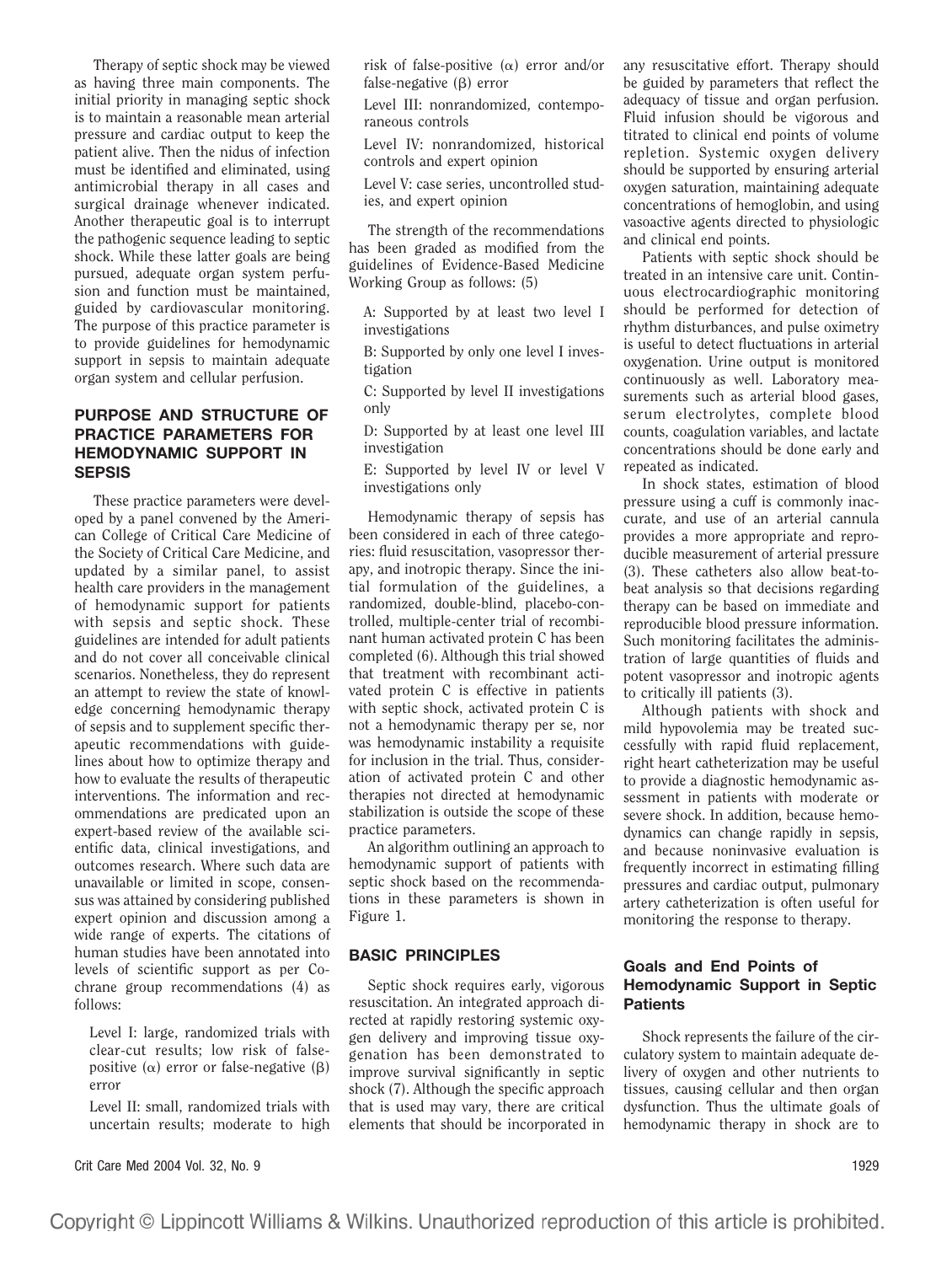

**Figure 1.** Suggested algorithm for hemodynamic support of adult patients with severe sepsis and septic shock. *SBP*, systolic blood pressure; *MAP*, mean arterial pressure; *ICU*, intensive care unit; *BP*, blood pressure; *HR*, heart rate; *Hgb*, hemoglobin. \*Adequate cardiac filling pressures can be assessed by response of cardiac output (*CO*) to increases of pulmonary artery occlusion pressure. Maximal benefit is usually achieved at pulmonary artery occlusion pressure 12–15 mm Hg. Variation in arterial pressure with respiration can also be used to identify patients who would benefit from increased fluid administration. +Cardiac output can be assessed by echocardiography or by measuring cardiac index and/or mixed-venous oxygen saturation with a pulmonary artery catheter. ‡Perfusion can be assessed using a combination of clinical and laboratory variables, as described in the text. |A corticotropin stimulation test is recommended. See text for details.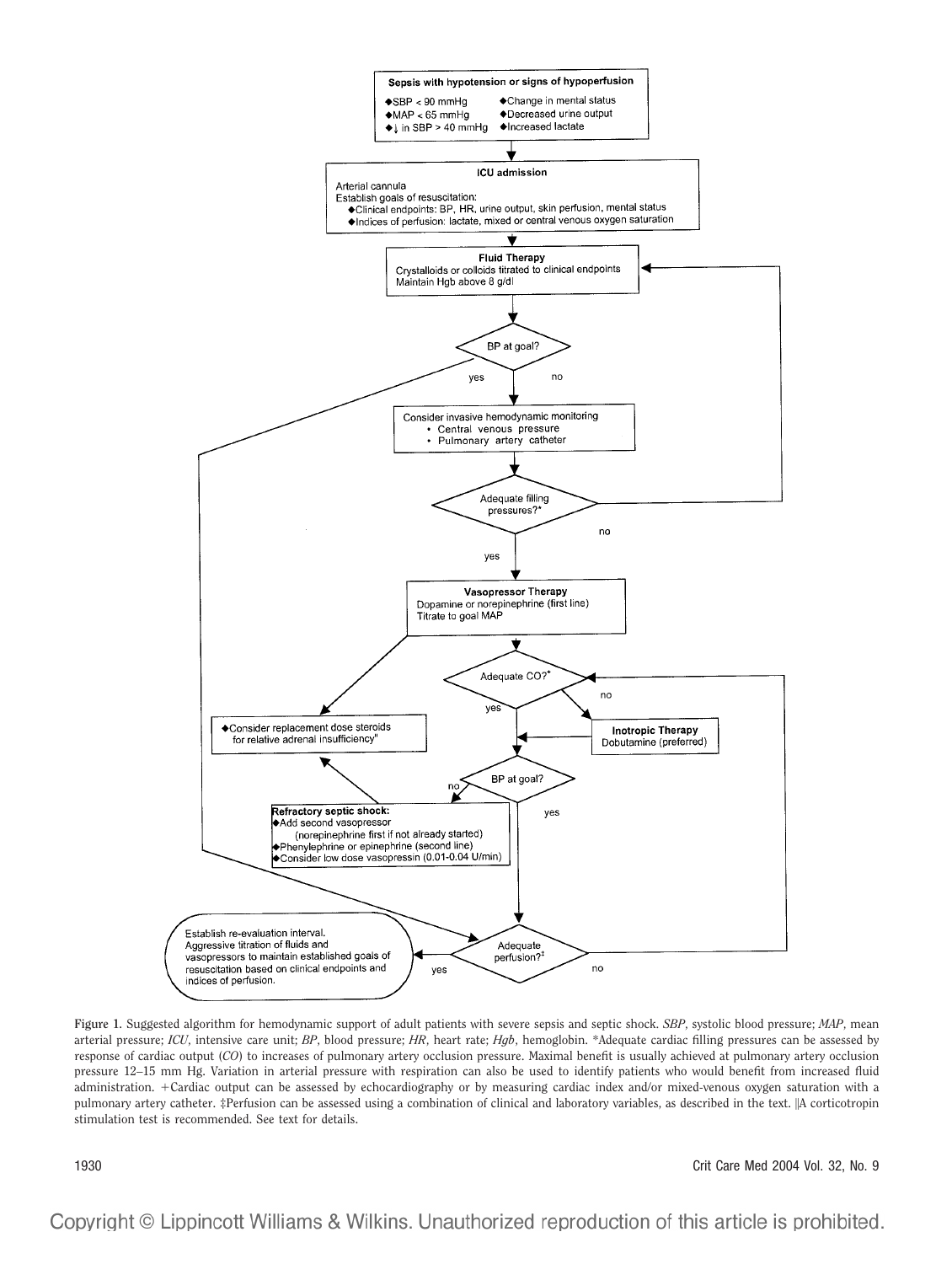restore effective tissue perfusion and to normalize cellular metabolism.

In hypovolemic, cardiogenic, and extracardiac obstructive shock, hypotension results from a decrease in cardiac output, with consequent anaerobic tissue metabolism. Septic shock, the prototypical form of distributive shock, is different and more complicated. In septic patients, tissue hypoperfusion results not only from decreased perfusion pressure attributable to hypotension but also from abnormal shunting of a normal or increased cardiac output (3). Cellular alterations may also occur. Hemodynamic support of sepsis thus requires consideration of both global and regional perfusion.

The practical import of the complexity of hemodynamics in sepsis is that the goals of therapy are much more difficult to define with certainty than in other forms of shock in which global hypoperfusion is the dominant pathology. In cardiogenic shock, for example, the goal of therapy is to increase cardiac output, although the degree of hypoperfusion may vary in different organs. Indexes of regional perfusion usually correlate well with indexes of global perfusion, and both can be used to monitor the effects of therapy. In sepsis, maldistribution of a normal cardiac output can impair organ perfusion, and maldistribution of blood flow within organs due to perturbation of resistance vessel tone or microvascular obstruction can exacerbate organ dysfunction. To add to the complexity, mediators of sepsis can perturb cellular metabolism, leading to inadequate utilization of oxygen and other nutrients despite adequate perfusion. One would not expect such abnormalities to be corrected by hemodynamic therapy.

Despite the complexity of the pathophysiology of sepsis, an underlying approach to the hemodynamic support of sepsis can be formulated, with the understanding that the basic principles of the approach are more important than the specific recommendations, which will certainly change as our understanding of sepsis improves. For example, although which variables most accurately reflect the effects of therapy in septic patients may be uncertain, it should be apparent that therapeutic efficacy should be assessed by monitoring a combination of variables. Similarly, although specific end points may be arguable, the idea that clinicians should define specific goals and end points, titrate therapies to those end points, and evaluate the results of their interventions on an ongoing basis remains a fundamental principle.

An important recent trial supports early goal-directed therapy in sepsis. A total of 263 patients with severe sepsis or septic shock were randomized to receive either 6 hrs of early goal-directed therapy or standard therapy in the emergency department before admission to the intensive care unit (7). The resuscitation strategy involved rapid administration of intravenous fluids targeted to a central venous pressure of 8–12 mm Hg, correction of anemia to a hematocrit  $\geq 30\%$ , vasopressor agents as necessary to maintain mean arterial pressure  $\geq 65$  mm Hg, and administration of dobutamine in an attempt to achieve a central venous oxygen saturation  $\geq 70\%$ . Patients assigned to early goal-directed therapy had a significantly higher central venous oxygen saturation, lower lactate concentration and base deficit, and significantly lower Acute Physiology and Chronic Health Evaluation II scores, indicating less severe organ dysfunction (7). More importantly, in-hospital mortality rate was significantly decreased in the group assigned to early goal-directed therapy, from 46.5% to 30.5%  $(p = .009)$  (7). This study provides strong support for the notion that therapy for sepsis should be initiated as early as possible and should be directed toward clearly defined goals.

## **Indexes of Global Perfusion**

Bedside clinical assessment provides a good indication of global perfusion. Septic shock is by definition characterized by hypotension, which generally refers to a mean arterial pressure below 60–70 mm Hg in adults. Mean arterial pressure is preferable to systolic pressure because of its closer relationship to the autoregulatory limits of organ blood flow (3). In interpreting any given level of arterial pressure, however, the chronic level of pressure must be considered. Hypotension is usually accompanied by tachycardia.

Indications of decreased perfusion include oliguria, clouded sensorium, delayed capillary refill, and cool skin. Some caution is necessary in interpreting these signs in septic patients, however, since organ dysfunction can occur in the absence of global hypoperfusion.

In most forms of shock, elevated blood lactate concentrations reflect anaerobic metabolism due to hypoperfu-

sion, but the interpretation of blood lactate concentrations in septic patients is not always straightforward. Some studies in animal models of sepsis have found normal high-energy phosphate concentrations (8) but others have not (9); the differences may relate to the severity of the septic model, with more severe sepsis being associated with depletion of adenosine triphosphate despite maintenance of systemic oxygen delivery and tissue oxygenation. A number of studies have indicated that increasing either global (10) or regional (11) oxygen delivery fails to alter elevated lactate concentrations in patients with sepsis. A number of studies have suggested that elevated lactate may result from cellular metabolic alterations rather than from global hypoperfusion in sepsis (12, 13). Accelerated glycolysis with high pyruvate production (14), inhibited pyruvate dehydrogenase, and decreased clearance by the liver may contribute to elevated lactate concentrations. Nonetheless, although lactate concentrations should not be considered to represent tissue hypoxia in the strict sense, the prognostic value of elevations of blood lactate has been well established in septic shock patients (15–17). The trend of lactate concentrations is a better indicator than a single value (15, 16). It is also of interest to note that blood lactate concentrations are a better prognostic indicator than oxygen-derived variables (calculated oxygen delivery and consumption) (18).

Mixed venous oxyhemoglobin saturation (Svo<sub>2</sub>) can be measured in patients with a right heart catheter in place, either intermittently by sampling blood from the pulmonary artery port or continuously using a fiberoptic  $oximeter. Svo<sub>2</sub>$  is dependent on cardiac output, oxygen demand, hemoglobin, and oxygen saturation. Svo<sub>2</sub> reflects the balance between oxygen delivery and consumption and can decrease when oxygen delivery falls in relation to the oxygen requirements of the tissues. The normal Svo<sub>2</sub> value is  $70-75%$  in critically ill patients, but  $Svo<sub>2</sub>$  can be elevated in septic patients due to maldistribution of blood flow, and so values must be interpreted in the context of the wider hemodynamic picture. Nonetheless, If  $Svo<sub>2</sub>$  remains low despite achievement of other end points of resuscitation, this suggests increased oxygen extraction and therefore potentially incomplete resuscitation. A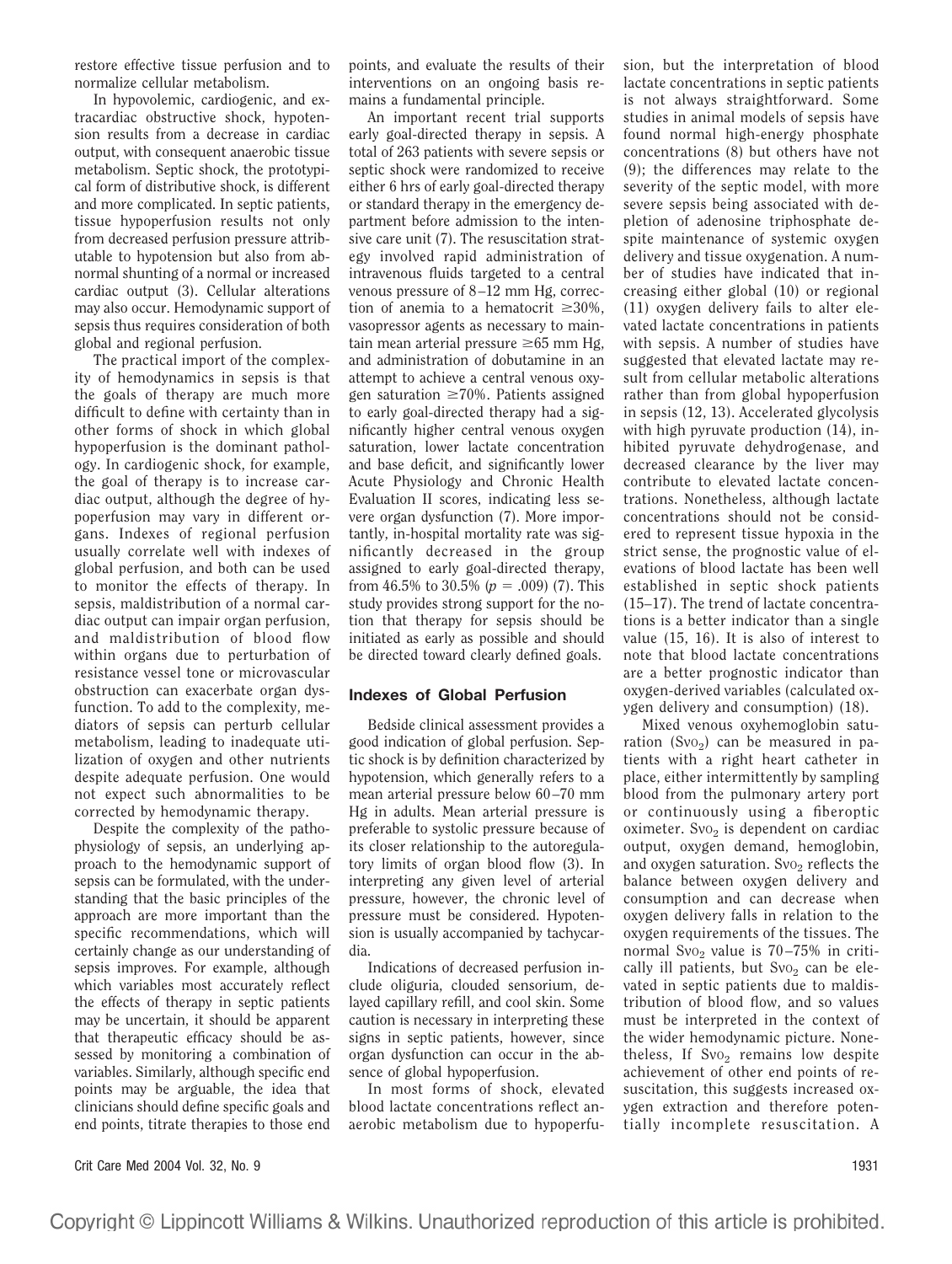recent study showed that monitoring of central venous oxygen saturation  $(Scvo<sub>2</sub>)$  can be a valuable guide to early resuscitation (7).

## **Indexes of Regional Perfusion**

Adequacy of regional perfusion is usually assessed clinically by evaluating indexes of organ function, such as myocardial ischemia, decreased urine output, increased blood urea nitrogen and creatinine, an abnormal sensorium, increased serum concentrations of transaminases, lactic dehydrogenase, and bilirubin, and prolonged clotting tests (3). Methods of measuring regional perfusion more directly have been under investigation, with a focus on the splanchnic circulation, for several reasons. First, the hepatosplanchnic circulation may be compromised early in acute circulatory failure. Measurements of oxygen saturation in the hepatic vein have revealed oxygen desaturation in a subset of septic patients, suggesting that hepatosplanchnic oxygen supply may be inadequate in some patients, even when more global variables appear adequate (19). Second, the gut (especially the stomach) may be accessible to monitoring systems. Third, the countercurrent flow in the gut microcirculation increases the risk of mucosal hypoxia. Finally, the gut may have a higher critical oxygen delivery threshold than other organs (20), and gut ischemia increases intestinal permeability.

Gastric tonometry is a method to assess regional perfusion in the gut that employs a balloon in the stomach to measure intramucosal Pco<sub>2</sub>. Gastric mucosal  $PCO<sub>2</sub>$  is influenced directly by systemic arterial  $Pco<sub>2</sub>$ , however, and so use of gastric-arterial  $Pco<sub>2</sub>$  difference has been proposed as the primary tonometric variable of interest, although even this measure is not a simple measure of gastric mucosal hypoxia (21). Despite its complexity, tonometry is a reasonably good predictor for the ultimate outcome of critically ill patients (22–26). Its utility to guide therapy in patients with sepsis and septic shock, however, has not been proven. More recently, capnography in the sublingual area, a technique that is less invasive and easier to use, has been shown to yield tissue  $P_{C_2}$  measurements that correlate with those obtained by gastric tonometry (27).

#### **FLUID RESUSCITATION IN SEPSIS**

## **Goals and Monitoring of Fluid Resuscitation**

Septic shock is characterized by decreased effective capillary perfusion resulting from both global and distributive abnormalities of systemic and microcirculatory blood flow. An important factor contributing to the impairment in tissue perfusion is hypovolemia (13, 28 –30). The initial phases of experimental and clinical septic shock present as a low cardiac output syndrome with low filling pressures and evolve to a hyperdynamic state only after volume repletion (13, 28). Increased blood and plasma volumes are associated with increased cardiac output and enhanced survival from septic shock (31). Failure to appreciate the degree of underlying hypovolemia may result in a low cardiac output.

Large fluid deficits exist in patients with septic shock. Up to  $6-10$  L of crystalloid solutions or 2 to 4 L of colloid solutions may be required for initial resuscitation in the first 24 hrs (7, 32). Volume repletion in patients with septic shock produces significant improvement in cardiac function and systemic oxygen delivery, thereby enhancing tissue perfusion and reversing anaerobic metabolism (33). Despite sepsis-induced myocardial depression, cardiac index will usually improve by 25–40% during fluid resuscitation (34). In approximately 50% of septic patients who initially present with hypotension, fluids alone will reverse hypotension and restore hemodynamic stability (35).

In sepsis, increases in interstitial fluid volume may already exist and venous capacitance changes play a major role in contributing to hypovolemia, and so repleting the interstitial space, which may have a role in hemorrhagic shock, does not appear to be as important. Intravascular volume can be repleted through the use of packed red cells, crystalloid solutions, and colloid solutions.

The goal of fluid resuscitation in septic shock is restoration of tissue perfusion and normalization of oxidative metabolism. Increasing cardiac output and oxygen delivery is dependent on expansion of blood and plasma volume. Fluid infusion is best initiated with predetermined boluses (250–500 mL every 15 mins) titrated to clinical end points of heart rate, urine output, and blood pressure. Pa-

tients who do not respond rapidly to initial fluid boluses or those with poor physiologic reserve should be considered for invasive hemodynamic monitoring. Filling pressures should be increased to a level associated with maximal increases in cardiac output. In most patients with septic shock, cardiac output will be optimized at pulmonary artery occlusion pressures between 12 and 15 mm Hg (34). Increases above this range usually do not significantly enhance end-diastolic volume or stroke volume and increase the risk for developing pulmonary edema. If only central venous pressure is available, levels of 8–12 mm Hg should be targeted (7).

In patients requiring mechanical ventilation, changes in arterial pressure during mechanical breaths may also serve as a useful indicator of underlying hypovolemia (36–38). The effects of increased pleural pressure on ventricular filling are accentuated in preload-deficient states, resulting in cyclic decreases in systolic arterial pressure and widening of the arterial pulse pressure. When these changes are present, they appear to be predictive of fluid responsiveness in septic patients with circulatory failure (37, 38). These measurements require that the patient have minimal or absent spontaneous respiratory efforts, which may necessitate the use of neuromuscular blocking agents (37, 38).

Far more important than the specific method of monitoring is the use of that method in a dynamic fashion. Evaluation of the response to fluid infusion is much more useful than one measurement at a single time point. This is particularly true in unstable patients, since cardiac and vascular compliance may change over time.

Resuscitation should be titrated to end points of oxygen metabolism and organ function. Associations have been observed between improved survival and increased levels of central venous oxygen saturation, systemic oxygen delivery, reversal of lactic acidosis, and increases in gastric intramucosal pH (7, 18, 24, 39). However, the specific choice of end points remains controversial.

# **Fluid Resuscitation Therapies**

*Crystalloids.* The crystalloid solutions used most commonly for resuscitation are 0.9% sodium chloride (normal saline) and lactated Ringer's solution. The lactate content of Ringer's solution is rapidly metabolized during resuscitation and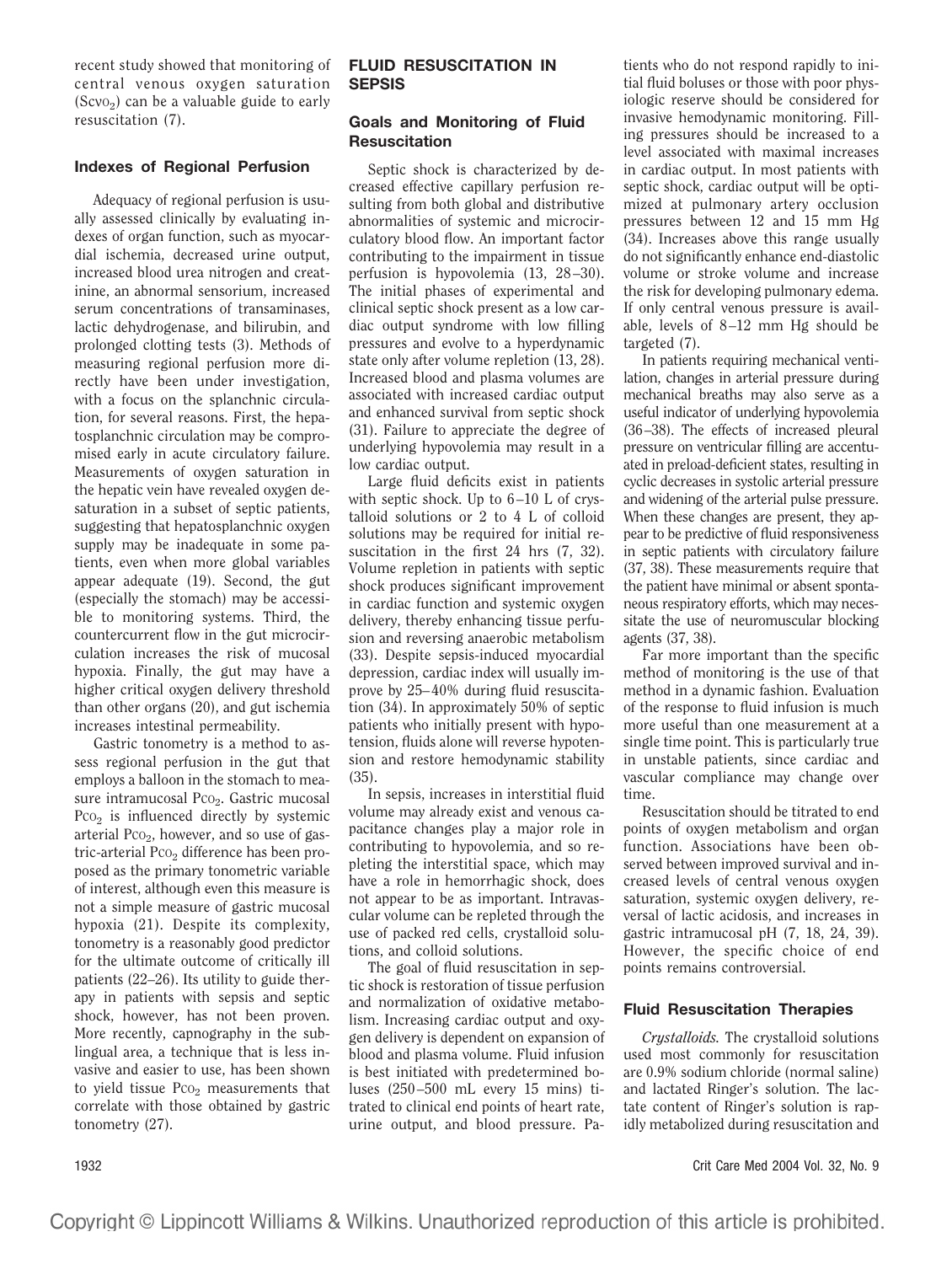does not significantly affect the use of arterial lactate concentration as a marker of tissue hypoperfusion (40).

The volume of distribution of normal saline and Ringer's lactate is the extracellular compartment. Under ideal conditions, approximately 25% of the infused amount will remain intravascular while the rest is distributed to the extravascular space. Clinically, 100–200 mL of intravascular volume expansion can be expected after the infusion of 1 L of isotonic crystalloids (41, 42). Resuscitation from septic shock frequently requires crystalloid volumes ranging from 6 to 10 L during the initial 24-hr period, which results in significant hemodilution of plasma proteins and decreases in colloid osmotic pressure.

Hypertonic saline solutions have a sodium content ranging from 400 to 2400 mOsm/L. Hypertonic solutions have potentially advantageous physiologic effects including improved cardiac contractility and precapillary vasodilation (43). The primary risk when using these fluids is iatrogenically induced hypertonic states due to sodium load. Experience with hypertonic solutions in septic shock is limited.

*Colloids.* Many different colloidal solutions are available, including plasma protein fraction, albumin, gelatins, dextrans, and hydroxyethyl starch. The principal solutions used in clinical resuscitation are albumin and hydroxyethyl starch.

Albumin is a naturally occurring plasma protein that accounts for approximately 80% of the plasma colloid osmotic pressure in normal subjects. Human serum albumin is available in the United States in 5% and 25% solutions; other concentrations are available in Europe. The 5% solution, rather than the 25% solution, should be used for initial resuscitation. After 1 L of 5% albumin, plasma volume expansion ranges from 500 to 1000 mL (41, 42). Mobilization of extravascular volume is required for effective increases in intravascular volume when using 25% albumin. If fluid is successfully mobilized from the interstitial space, a 100-mL aliquot can produce increases of 400–500 mL in the intravascular volume 1 hr after infusion (42). In the setting of increased vascular permeability such as septic shock, significantly smaller amounts of fluid may be mobilized.

The recently completed Saline versus Albumin Fluid Evaluation (SAFE) trial randomized 6,997 critically ill patients to resuscitation with albumin or saline.

There was no difference in 28-day mortality rate (20.9% with albumin vs. 21.1% with saline) (44).

Hydroxyethyl starch is a synthetic colloid formed from hydroxyethyl-substituted branched-chain amylopectin. It is available in the United States a 6% solution of normal saline with a colloid osmotic pressure of approximately 30 mOsm/L (45). One liter of hydroxyethyl starch solution expands plasma volume by 700 mL to 1 L with as much as 40% of maximum volume expansion persisting for 24 hrs (41)

There have been reports suggesting that hydroxyethyl starch molecules may adversely affect renal function by causing tubular injury (46, 47). In patients with sepsis, resuscitation with hydroxyethyl starch solution, as compared with gelatin, resulted in significantly higher serum creatinine concentrations without associated differences in the need for renal replacement (47). Studies in other groups of patients have not observed differences in renal function when hydroxyethyl starch solution was compared with other fluids (48–51). Importantly, these studies were done with a variety of hydroxyethyl starch solutions, each with different physical properties that may have different effects on renal tubular cells. Additional investigations are required to reconcile these divergent observations.

Hydroxyethyl starch can cause dosedependent decreases in factor VIII activity and prolongation of partial thromboplastin time. Although these changes appear to be primarily dilutional, there have been reports of increased bleeding, primarily in patients undergoing cardiac surgery (52). However, only minor clotting abnormalities and no increased incidence of bleeding have been noted in patients with hypovolemic and septic shock (52).

# **Efficacy**

Patients with septic shock can be successfully resuscitated with either crystalloid or colloids. Increases in cardiac output and systemic oxygen delivery are proportional to the expansion of intravascular volume achieved. When crystalloids and colloids are titrated to the same level of filling pressure, they are equally effective in restoring tissue perfusion (32). Resuscitation with crystalloid solutions will require two to four times more volume than colloids and may require slightly longer periods to achieve desired hemodynamic end points. Colloid solutions are much more expensive than crystalloid solutions. Five percent albumin and 6% hydroxyethyl starch solution are equivalent with respect to the amount of fluid required during resuscitation.

# **Complications**

The major complications of fluid resuscitation are pulmonary and systemic edema. These complications are related to three principal factors: a) increases in hydrostatic pressures; b) decreases in colloid osmotic pressure; and c) increases in microvascular permeability associated with septic shock. The controversy concerning crystalloid and colloid resuscitation revolves around the importance of maintaining plasma colloid osmotic pressure. Large volume crystalloid resuscitation results in significant decreases in plasma colloid osmotic pressure, whereas plasma colloid osmotic pressure is maintained with colloid infusion (32). In experimental studies, decreases in plasma colloid osmotic pressure increase extravascular fluid flux in the lungs and lower the level of hydrostatic pressure associated with lung water accumulation (53, 54). Some, but not all, clinical reports have observed a correlation between decreases in the colloid osmotic pressure-pulmonary artery occlusion pressure gradient and the presence of pulmonary edema (55–57). Several clinical studies have randomized subjects to crystalloid or colloid infusion and examined the development of pulmonary edema with mixed results, demonstrating either no differences between solutions or an increased incidence of pulmonary edema with crystalloids (32, 58, 59). Experimental reports in septic models demonstrate no increase in extravascular lung water when hydrostatic pressures are maintained at low levels, indicating that in sepsis the primary determinant of extravascular fluid flux appears to be microvascular pressure rather than colloid osmotic pressure (60). Together, these data suggest that when lower filling pressures are maintained there is no significant difference in the development of pulmonary edema with crystalloids or colloids. However, if higher filling pressures are required to optimize cardiac performance in patients with ventricular dysfunction, colloids may mitigate against extravascular fluid flux (32).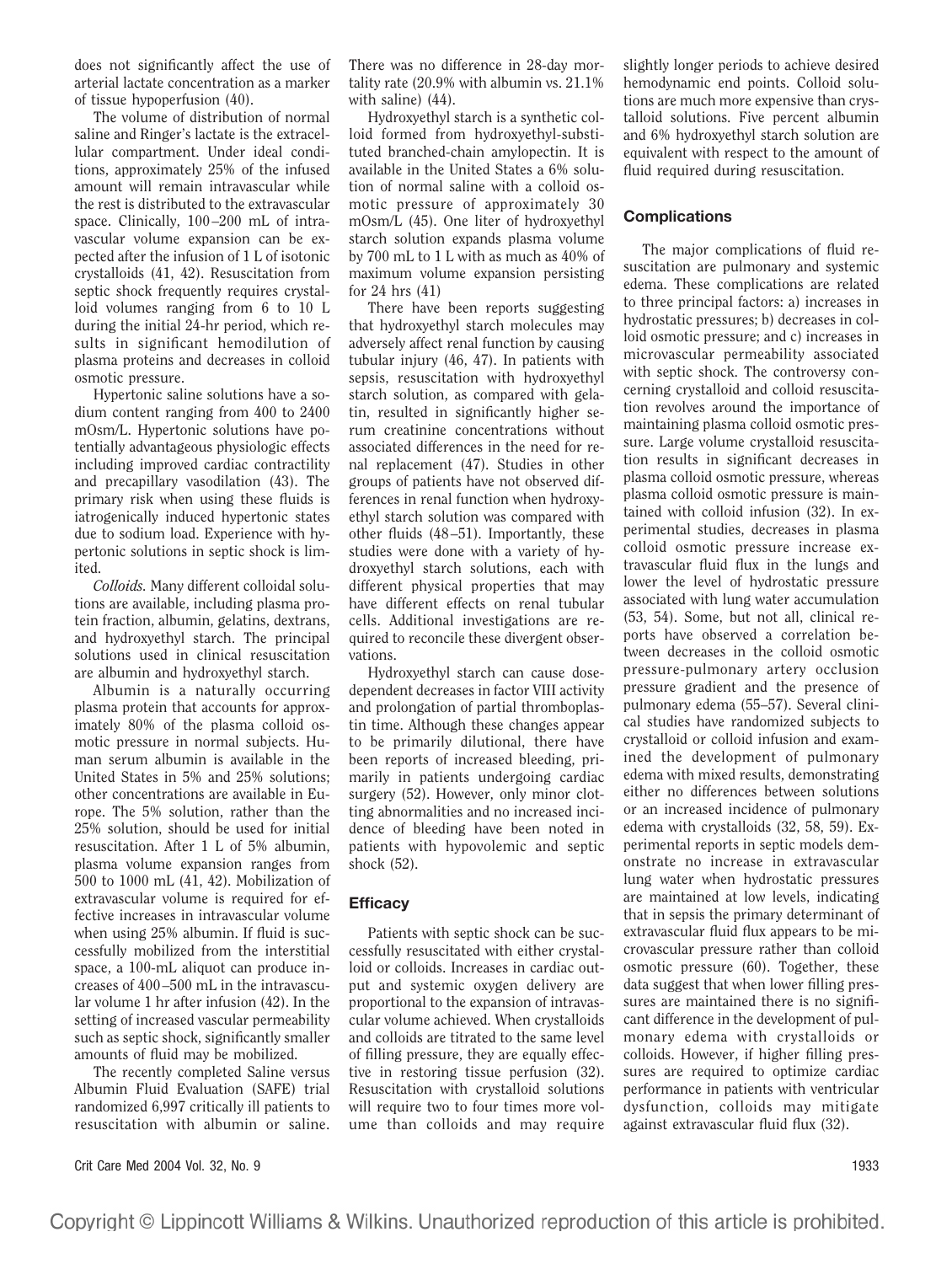The acute respiratory distress syndrome occurs in 30–60% of patients with septic shock. Of concern has been the possibility that in the setting of increased microvascular permeability, colloid particles could migrate into the interstitium where they would favor fluid retention in the lung and worsen pulmonary edema. A number of studies, including a variety of models of increased microvascular permeability, as well as clinical studies in patients with septic shock and the acute respiratory distress syndrome, have not found evidence of increased lung water or compromised lung function with colloids (32, 61–63).

Systemic edema is a frequent complication of fluid resuscitation. The relative roles of increased microvascular permeability, increases in hydrostatic pressure, and decreases in plasma colloid osmotic pressure in the development of this complication during sepsis are unclear. Tissue edema may reduce tissue oxygen tensions by increasing the distance for diffusion of oxygen into cells. During experimental peritonitis, crystalloid therapy was associated with increased endothelial cell swelling and decreased systemic capillary cross-sectional area when compared with colloid infusion (64). In contrast, other studies comparing the impact of large volume crystalloid infusion on skeletal muscle and intestinal oxygen metabolism have observed no impairment of oxidative metabolism despite significant edema formation (60, 65). The integrity of the gastrointestinal mucosa as a barrier to bacterial translocation also does not appear to be affected by decreases in colloid osmotic pressure and the development of tissue edema following crystalloid resuscitation. A comparison of crystalloid and colloid resuscitation in thermal injury found that the extent of resuscitation and not the choice of fluids was the major determinant of bacterial translocation (66).

Finally, there have been multiple meta-analyses of the clinical studies comparing crystalloids with colloids, which have examined the effect of resuscitation with these solutions on mortality rate. The results have been conflicting, with some of the reports suggesting differences in mortality rate favoring crystalloids, whereas others have shown no differences (67– 69). These differences reflect the poor quality of many of the underlying studies, the heterogeneity in patient populations, and the fact that

none of the clinical studies was ever designed with mortality as an end point.

# **Transfusion Therapy**

The optimal hemoglobin and hematocrit for patients with septic shock is uncertain. This is a major clinical issue since hemoglobin concentrations usually range between 8 and 10 g/dL in patients with septic shock. The decrease in hemoglobin is related to several factors including ineffective erythropoiesis and hemodilution. Decreases in hemoglobin in the range of 1–3 g/dL can be expected during resuscitation of septic shock with either crystalloids or colloids (32).

In most patients, this degree of anemia is well tolerated because the associated decrease in blood viscosity decreases afterload and increases venous return thereby increasing stroke volume and cardiac output. The decrease in blood viscosity may also compensate for other rheologic changes that occur in patients with septic shock and may enhance microvascular blood flow. However, several factors may affect the ability of the patient to tolerate the decrease in hematocrit and should be considered. Cardiac dysfunction will limit the increase in cardiac output in response to decreased viscosity and may result in inadequate levels of systemic oxygen delivery. In markedly hypermetabolic states, the increase in cardiac output may not be adequate to compensate for the decrease in arterial oxygen content, potentially compromising systemic oxygen metabolism. The inability to extract oxygen, related either to anatomical abnormalities such as in coronary artery diseases or physiologic abnormalities in sepsis, may result in greater dependence on oxygen content to maintain oxidative metabolism (70, 71).

To date, studies examining the effects of transfusing critically ill patients with hemoglobin concentrations in the range of 8–10 g/dL have not demonstrated any consistent benefit in tissue perfusion. The majority of trials have demonstrated no significant increase in systemic oxygen consumption when the major effect of transfusion therapy is to increase oxygen content (72–74). Other studies suggest that increasing oxygen content by transfusion therapy is not as effective in restoring splanchnic perfusion as it is in increasing cardiac output (75). Indeed, the transfusion of aged, more rigid, red cells has been associated with decreased gastric intramucosal pH and may accentuate the rheologic abnormalities seen in sepsis (76). Blood transfusion may also have immunosuppressive effects (77). Moreover, a study randomizing critically ill patients to transfusion thresholds of 7 or 10 g/dL failed to demonstrate any differences in clinically significant outcomes (78).

Accordingly, the optimal hemoglobin for patients with hemodynamically significant sepsis has not been defined. Most patients will tolerate hemoglobin concentrations in the range of 8–10 g/dL. Some patients, however, may have clinical variables that suggest a need for increased oxygen delivery, including excessive tachycardia, cardiac dysfunction, significant underlying cardiac or pulmonary disease, severe mixed venous oxygen desaturation, or failure to clear lactic acidosis. Patients with sepsis and hemodynamic instability tend to be in the second category. Such patients were excluded from the randomized trials of transfusion thresholds and may benefit from higher hemoglobin concentrations. Although no data exist to support transfusion to a predefined threshold, most experts recommend maintenance of hemoglobin concentrations in the 8–10 g/dL range in patients with sepsis and hemodynamic instability.

#### **Vasopressor Therapy**

*Goals and Monitoring of Vasopressor Therapy.* When fluid administration fails to restore an adequate arterial pressure and organ perfusion, therapy with vasopressor agents should be initiated (79). Vasopressor therapy may also be required transiently to maintain perfusion in the face of life-threatening hypotension, even when adequate cardiac filling pressures have not yet been attained. Potential agents include dopamine, norepinephrine, phenylephrine, epinephrine, and vasopressin.

Arterial pressure is the end point of vasopressor therapy, and the restoration of adequate pressure is the criterion of effectiveness. Blood pressure, however, does not always equate to blood flow, and the precise level of mean arterial pressure to aim for is not necessarily the same in all patients. Animal studies suggest that below a mean arterial pressure of 60 mm Hg, autoregulation in the coronary, renal, and central nervous system vascular beds is compromised. When organ autoregulation is lost, organ flow becomes linearly dependent on pressure (80, 81).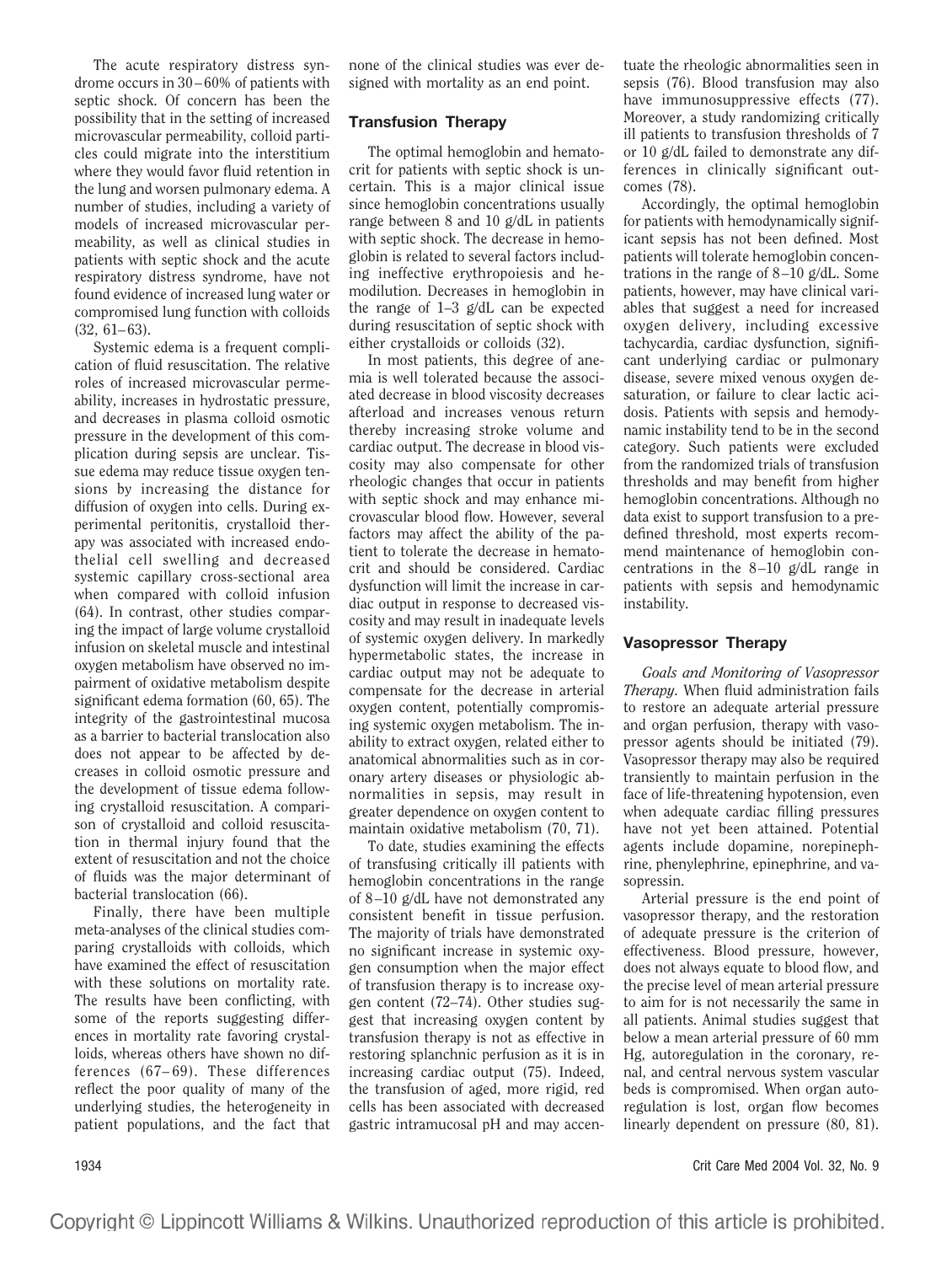Thus, maintenance of a mean arterial pressure of 60 mm Hg is usually required to maintain and optimize flow (82–84). Loss of autoregulation can occur at different levels in different organs, however, and thus some patients may require higher blood pressures to maintain adequate perfusion. In addition, the degree to which autoregulation is intact in septic patients is uncertain. It is important to supplement end points such as blood pressure with assessment of regional and global perfusion by a combination of the methods outlined previously.

Particular attention should be paid to certain peripheral circulations during vasopressor infusion. Vasopressor therapy to augment renal perfusion pressure has been shown to increase urine output and/or creatinine clearance in a number of open-label clinical series; the targeted mean blood pressure varied but was as high as 75 mm Hg (85–95). However, significant improvements in renal function with an increase in renal perfusion pressure have not been demonstrated in prospective, randomized studies. A recent study compared vasopressor therapy targeted to 65, 75, and 85 mm Hg in patients with septic shock and found no significant effect on systemic oxygen metabolism, skin microcirculatory blood flow, urine output, or splanchnic perfusion (96). Vasopressors should be titrated to the minimum level required to optimize urine flow; in some patients this can be achieved with a mean arterial pressure of 60 or 65 mm Hg.

The gastrointestinal tract, particularly perfusion of the splanchnic bed and the integrity of the gut mucosa, occupies a key position in the pathogenesis of multiple organ failure in sepsis. The effects of vasopressor agents on splanchnic circulation may play a role in their selection for a given patient.

Whether a potent vasopressor also has positive inotropic effects is of clinical importance in patients with low cardiac output (97). If vasopressor infusion impairs stroke volume, addition of an inotropic agent such as dobutamine should be considered (91).

#### **Individual Vasopressor Agents**

*Dopamine.* Dopamine is the natural precursor of norepinephrine and epinephrine. Dopamine possesses several distinct dose-dependent pharmacologic effects. At doses  $\leq 5 \mu g \cdot kg^{-1} \cdot min^{-1}$ , the predominant effect of dopamine is to

stimulate dopaminergic  $DA_1$  and  $DA_2$  receptors to cause vasodilation in the renal, mesenteric, and coronary beds. Infusion of low doses of dopamine increases glomerular filtration rate, renal blood flow, and sodium excretion (98, 99). At doses of  $5-10 \mu g \cdot kg^{-1} \cdot min^{-1}$ ,  $\beta_1$ -adrenergic effects predominate, increasing cardiac contractility and heart rate. Dopamine causes the release of norepinephrine from nerve terminals, which contributes to its effects on the heart. At doses  $>10$  $\mu$ g·kg<sup>-1</sup>·min<sup>-1</sup>,  $\alpha_1$ -adrenergic effects predominate, leading to arterial vasoconstriction and an increase in blood pressure. It should be recognized, however, that there is a great deal of overlap in these effects, particularly in critically ill patients.

The hemodynamic effects of dopamine in patients with septic shock have been reported in a number of open labeled trials. Dopamine has been shown to produce a median increase in mean arterial pressure of 24% in patients who remained hypotensive after optimal fluid resuscitation (29, 100–111). Dopamine increases mean arterial pressure and cardiac output, primarily due to an increase in stroke volume, and to a lesser extent to an increase in heart rate (29, 100–111). The median dose of dopamine required to restore blood pressure was 15  $\mu$ g·kg<sup>-1</sup>·min<sup>-1</sup>. In most studies central venous, pulmonary artery, and pulmonary occlusion pressures, systemic vascular resistance index, and pulmonary artery resistance index were unchanged. In patients with elevated pulmonary artery occlusion pressures, dopamine may further increase occlusion pressure by increasing venous return. Patients receiving dopamine infusion rates  $>20$  $\mu$ g·kg<sup>-1</sup>·min<sup>-1</sup> did show increases in right heart pressures as well as heart rate. Dopamine has been shown to improve right ventricular contractility in patients with underlying right ventricular failure (112).

Dopamine increases pulmonary shunt fraction, probably due to the increase in cardiac output, which can reopen vessels in poorly ventilated areas of the lung,  $(104, 110)$ . Pa $o<sub>2</sub>$ , however, remains relatively constant, which may be due to hemodynamic improvement and/or an increased mixed venous oxygen saturation (104, 105, 110).

Dopamine has been shown to increase oxygen delivery, but its effects on calculated or measured oxygen consumption have been mixed (100–102). Oxygen extraction ratio typically decreases, suggesting no improvement in tissue oxygenation (100, 102). This may be due to a failure to improve microcirculatory flow in vital organs or lack of a meaningful tissue oxygen debt in some patients (102).

The effect of dopamine on splanchnic perfusion as assessed by gastric tonometric variables has also been mixed. Increases in splanchnic blood flow have been reported but have not always been associated with increases in splanchnic oxygen consumption or effects on gastric intramucosal pH (100, 103, 113, 114). One pilot study reported that despite an increase in both systemic oxygen delivery and systemic oxygen consumption with dopamine, gastric intramucosal pH was reduced (101). The authors speculated that dopamine might have redistributed blood flow within the gut, reducing mucosal blood flow and increasing mucosal oxygen debt. Decreased gastric mucosal blood flow was reported with dopamine in another study, but gastric  $PCO<sub>2</sub>$ , gastricarterial Pco<sub>2</sub> difference, and calculated intramucosal pH were unchanged (115).

In laboratory animals and healthy volunteers, low doses of dopamine increase renal blood flow and glomerular filtration rate and inhibit proximal-tubular resorption of sodium, which result in natriuresis (116). With this physiologic rationale, low-dose dopamine is commonly administered to critically ill patients in the belief that it reduces the risk of renal failure by increasing renal blood flow. This issue has now been addressed by an adequately powered randomized clinical trial, which enrolled 328 critically ill patients with early renal dysfunction (urine output  $<$ 0.5 mL·kg<sup>-1</sup>·hr<sup>-1</sup> over 4 hrs, creatine  $>150$  µmol/L or an increase of  $>80$ mol/L over 24 hrs) (117). Patients were randomized to low ("renal") dose dopamine  $(2 \mu g \cdot kg^{-1} \cdot min^{-1})$  or placebo, and the primary end point was peak serum creatinine. No difference was found in either the primary outcome (peak serum creatinine 245 vs. 249  $\mu$ mol/L,  $p = .92$ ), other renal outcomes (increase in creatinine, need for renal replacement), urine output (increased in both groups, perhaps due to furosemide administration), time to recovery of normal renal function, or secondary outcomes (survival to either intensive care unit or hospital discharge, intensive care unit stay, hospital stay, arrhythmias) (117). Thus, the available data do not support administration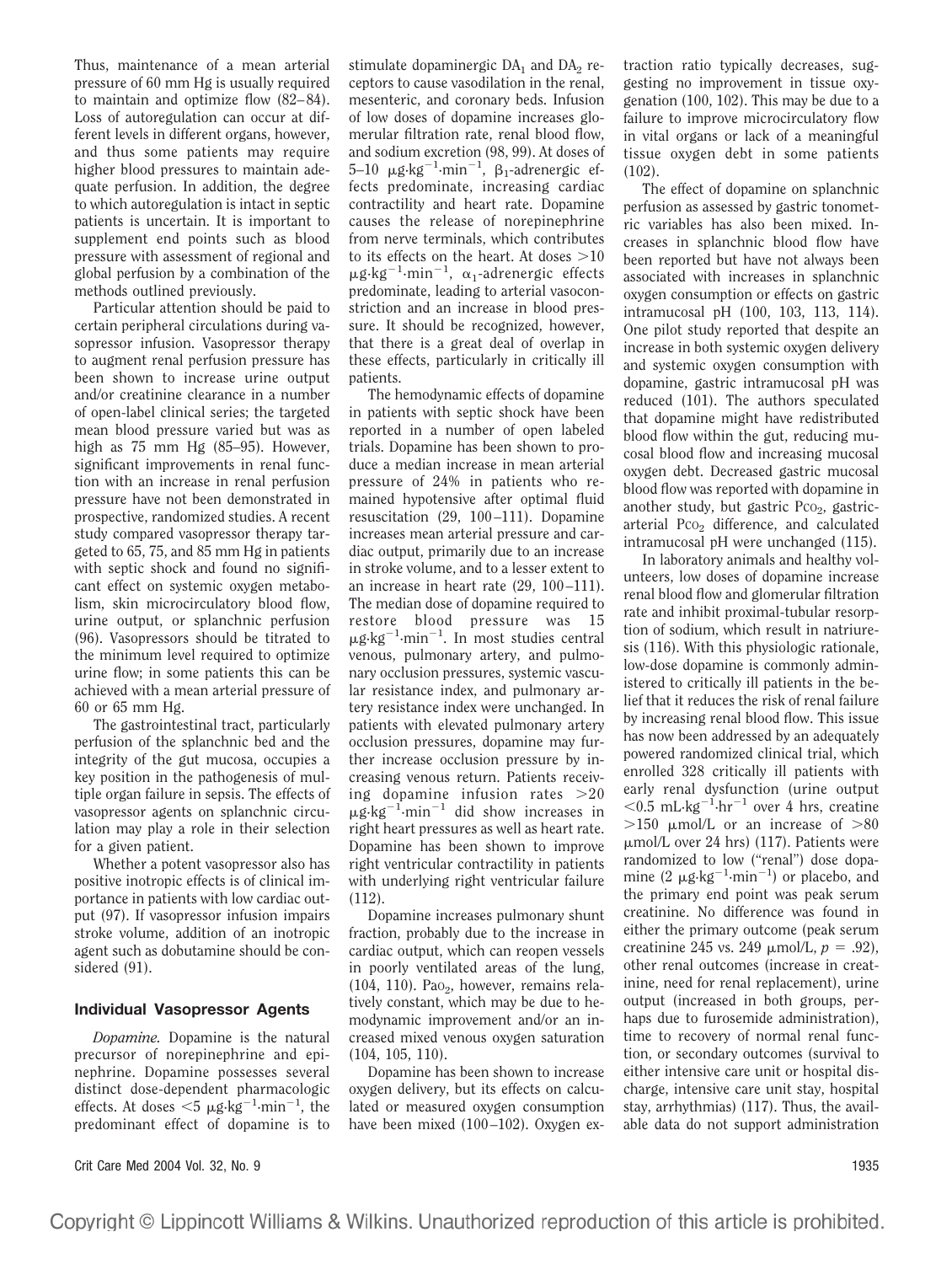of low doses of dopamine solely to maintain renal function.

In summary, dopamine appears to be very effective in increasing mean arterial pressure in patients who remain hypotensive after optimal volume expansion. Since mean arterial pressure increases primarily as a result of increasing cardiac index, dopamine may be particularly useful in patients who are hypotensive with compromised cardiac function or cardiac reserve. The major undesirable effects of dopamine are tachycardia and arrhythmogenesis, both of which are more prominent than with other vasopressor agents. Other side effects include increased pulmonary artery occlusion pressure, increased pulmonary shunt, and the potential for decreased prolactin release and consequent immunosuppression (118).

*Norepinephrine.* Norepinephrine is a potent  $\alpha$ -adrenergic agonist with less pronounced  $\beta$ -adrenergic agonist effects. Norepinephrine usually causes a clinically significant increase in mean arterial pressure attributable to its vasoconstrictive effects, with little change in heart rate or cardiac output, leading to increased systemic vascular resistance. Norepinephrine generally increases cardiac output by 10–20% and increases stroke volume by 10–15% (85, 86, 89, 91, 93, 119). Clinical studies have reported either no change (85, 86, 89, 93, 112) or modest increases (1–3 mm Hg) (92, 94, 101, 103, 106) in pulmonary artery occlusion pressure. Mean pulmonary arterial pressure is either unchanged (86, 89, 91, 94, 106) or increased slightly (93, 94, 106, 112). The combination of norepinephrine with dobutamine may be attractive in the setting of sepsis. In one study, addition of norepinephrine in patients with septic shock unresponsive to dobutamine significantly improved both mean arterial pressure and cardiac output (120).

Norepinephrine is more potent than dopamine and may be more effective at reversing hypotension in septic shock patients. In open labeled trials, norepinephrine has been shown to increase mean arterial pressure in patients who remained hypotensive after fluid resuscitation and dopamine (86, 89, 91, 93, 94, 103, 106, 112, 121). Reported doses have ranged from 0.01 to 3.3  $\mu$ g·kg<sup>-1</sup>·min<sup>-1</sup> (91, 93). Thus, large doses of the drug may be required in some patients with septic shock, possibly due to  $\alpha$ -receptor down-regulation in sepsis (122).

In the only randomized trial compar-

ing vasopressor agents, 32 volumeresuscitated patients with hyperdynamic sepsis syndrome were prospectively randomized to receive either dopamine or norepinephrine to achieve and maintain normal hemodynamic and oxygen transport parameters for  $\geq 6$  hrs (106). Dopamine administration (10-25  $\mu$ g·kg<sup>-1</sup>·min<sup>-1</sup>) resulted in successful treatment in only 31% of patients whereas norepinephrine administration  $(1.5 \pm 1.2 \mu g \cdot kg^{-1} \cdot min^{-1})$  was successful in 93% ( $p < .001$ ). Of the 11 patients who did not respond to dopamine, ten responded when norepinephrine was added (106).

In patients with hypotension and hypovolemia, that is, during hemorrhagic or hypovolemic shock, the vasoconstrictive effects of norepinephrine can have detrimental effects on renal hemodynamics, with the potential for renal ischemia (123–125). The situation may differ in hyperdynamic septic shock (92). Norepinephrine has a greater effect on efferent than afferent renal arteriolar resistance and increases the filtration fraction. Several studies have shown increases in urine output, creatinine clearance, and osmolar clearance in patients with septic shock treated with norepinephrine alone or norepinephrine added to dobutamine (29, 85, 88, 92, 94, 101, 106, 112). These studies support the hypothesis that in fluid-resuscitated patients with septic shock, norepinephrine may optimize renal blood flow and renal vascular resistance (85, 92, 94).

Although early studies in patients with only mildly elevated serum lactate concentrations showed no significant changes over a relatively short period of time (1–3 hrs) with norepinephrine, (89, 101, 103, 112) in a later study in which initial lactate concentrations were elevated (4.8  $\pm$  1.6 mmol/L), a statistically and clinically significant decrease  $(2.9 \pm$ 0.8 mmol/L) was observed at the end of the 6-hr study period (106). The results of these studies suggest that the use of norepinephrine does not worsen and can even improve tissue oxygenation of patients with septic shock.

Results of studies of the effects of norepinephrine on splanchnic blood flow in patients with septic shock have been mixed. In one study, the effect of norepinephrine on splanchnic blood flow was unpredictable (103), whereas another study showed that septic patients who switched from dobutamine to norepinephrine or from dobutamine and norepinephrine to norepinephrine alone had

a decrease in cardiac output and a parallel decrease in splanchnic blood flow (100). In these studies, however, splanchnic oxygen consumption remained unchanged (100, 103, 126). One pilot study found that gastric mucosal pHi was significantly increased during a 3-hr treatment with norepinephrine whereas it was significantly decreased during treatment with dopamine (101). A more recent study compared the effects of norepinephrine, epinephrine, and dopamine in 20 patients with septic shock (127). In the ten patients with moderate shock, no differences in splanchnic blood flow or gastricarterial Pco<sub>2</sub> difference were observed (127). In the ten with severe shock, cardiac index was higher and the effects of norepinephrine and dopamine were similar, but splanchnic blood flow was lower despite a higher cardiac index with epinephrine than with norepinephrine (127).

In summary, the clinical experience with norepinephrine in septic shock patients strongly suggests that this drug can successfully increase blood pressure without causing a deterioration in cardiac index and organ function (128). Used in doses of  $0.01-3 \mu\text{g/kg}^{-1} \cdot \text{min}^{-1}$ , norepinephrine reliably improves hemodynamic variables in most patients with septic shock. The effect of the drug on oxygen transport variables cannot be determined fully from the available data. However, other clinical variables of peripheral perfusion, such as urine flow and lactate concentration, are significantly improved in most studies. Unfortunately, only one report was controlled (106), and whether using norepinephrine in septic shock patients affects mortality rate as compared with dopamine or epinephrine still requires a prospective clinical trial. The available data do not support a detrimental effect of norepinephrine, however. In a recent multivariate analysis including 97 septic shock patients, mortality rate was favorably influenced by the use of norepinephrine as part of the hemodynamic management; use of highdose dopamine, epinephrine, or dobutamine had no significant effect (129). When the use of norepinephrine is contemplated, it should be used early and not withheld as a last resort (130).

*Phenylephrine.* Phenylephrine, a selective  $\alpha$ -1 adrenergic agonist, has been used by rapid intravenous administration to treat supraventricular tachycardia by causing a reflex vagal stimulation to the heart resulting from a rapid increase in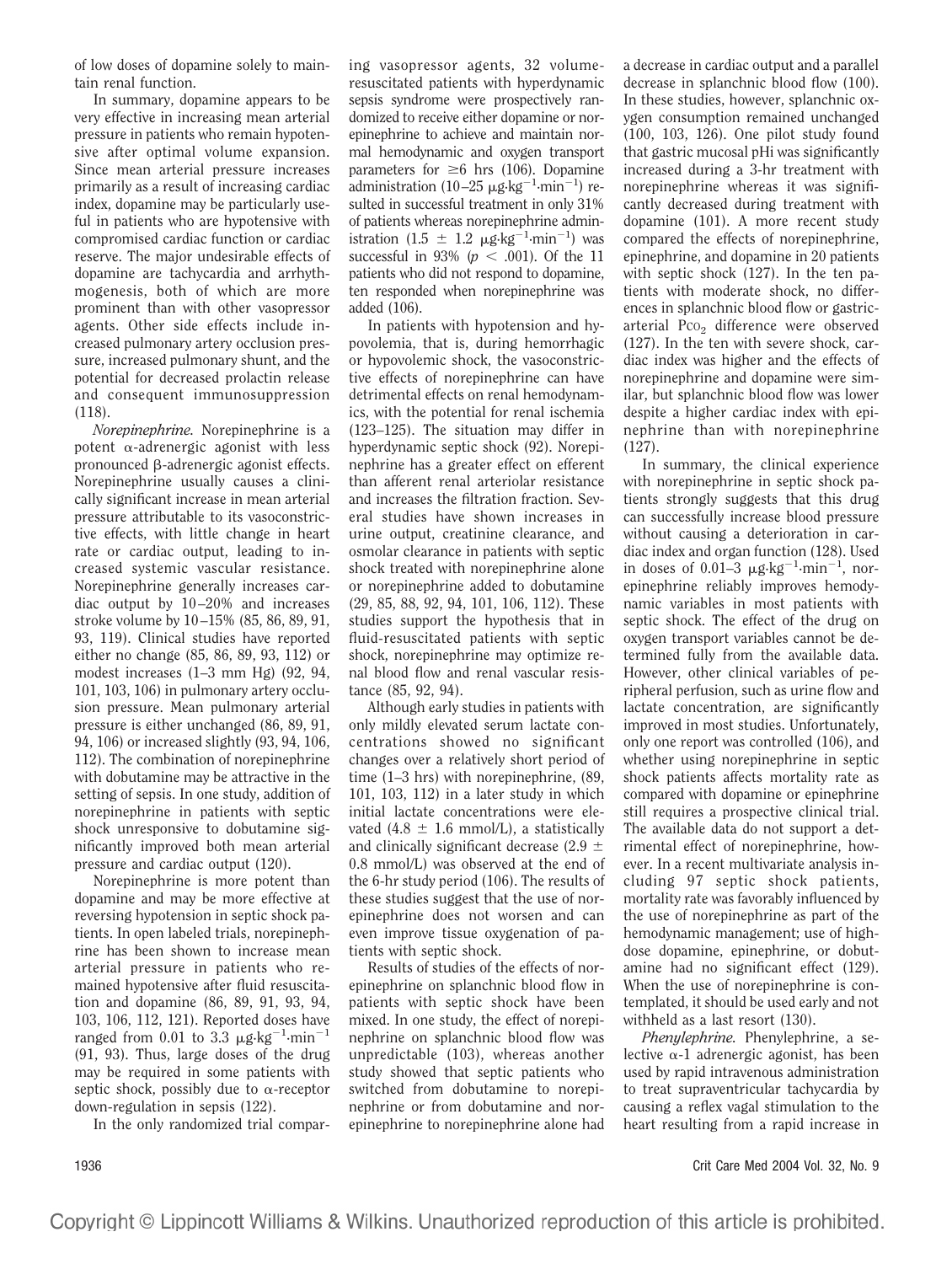blood pressure. It is also used intravenously in anesthesia to increase blood pressure. Its rapid onset, short duration, and primary vascular effects make it an attractive agent in the management of hypotension associated with sepsis. However, there are concerns about its potential to reduce cardiac output and lower heart rate in these patients.

Unfortunately, only a few studies have evaluated the use of phenylephrine in hyperdynamic sepsis. As such, guidelines on its clinical use are limited. One study in normotensive hyperdynamic septic patients showed that short-term administration of phenylephrine at a dosage of 70 g/min increased mean arterial pressure, cardiac output, and stroke volume (131). In a dose-response study, phenylephrine administered to normotensive hyperdynamic septic patients in incremental doses of  $0.5-8 \mu g \cdot kg^{-1}$ ·min<sup>-1</sup> increased mean arterial pressure, systemic vascular resistance, and stroke index, whereas no change was seen in cardiac index (132). Heart rate was slightly but significantly lower, with a decrease ranging from 3 to 9 beats/min. This study found no statistically significant changes in either oxygen delivery or consumption overall, but a clinically significant  $(>15%)$  increase in oxygen consumption was seen in eight of ten patients in at least one dosage.

Only one study has evaluated the effects of phenylephrine in treating hypotension associated with sepsis (95). In a small study of 13 patients with hyperdynamic septic shock (baseline cardiac index 3.3 L $\cdot$ min<sup>-1</sup> $\cdot$ m<sup>-2</sup>) receiving either low-dose dopamine or dobutamine, who remained hypotensive despite fluid administration (mean arterial pressure 57 mm Hg), phenylephrine was begun at 0.5  $\mu$ g·kg<sup>-1</sup>·min<sup>-1</sup> and was titrated to maintain a mean arterial pressure  $>70$  mm Hg. Patients required phenylephrine for an average of 65 hrs, and the maximum dosage in each patient averaged 3.7  $\mu$ g·kg<sup>-1</sup>·min<sup>-1</sup> (range 0.4-9.1)  $\mu$ g·kg<sup>-1</sup>·min<sup>-1</sup>). Phenylephrine resulted in an increase in mean arterial pressure, systemic vascular resistance, cardiac index, and stroke index. There was no change in heart rate. A significant increase in urine output without a change in serum creatinine was observed during phenylephrine therapy.

The limited information available with phenylephrine suggests that this drug can increase blood pressure modestly in fluid-resuscitated septic shock patients. In addition, phenylephrine therapy does not impair cardiac or renal function. Phenylephrine may be a good choice when tachyarrhythmias limit therapy with other vasopressors. An increase in oxygen consumption and delivery may occur during therapy.

*Epinephrine.* In patients unresponsive to volume expansion or other catecholamine infusions, epinephrine can increase mean arterial pressure, primarily by increasing cardiac index and stroke volume with more modest increases in systemic vascular resistance and heart rate (90, 133–135). The dose-response relationship is more predictable in some studies (134) than others (90, 133). In patients with right ventricular failure, epinephrine increases right ventricular function by improving contractility (136). Epinephrine can increase oxygen delivery, but oxygen consumption may be increased as well (133–137).

Epinephrine decreases splanchnic blood flow, with transient increases in arterial, splanchnic, and hepatic venous lactate concentrations, decreases in pHi, and increases in Pco<sub>2</sub> gap  $(100, 121, 138)$ . These effects may be due to a reduction in splanchnic oxygen delivery to a level that impairs nutrient blood flow and results in a reduction in global tissue oxygenation, (100, 121) and may potentially be reversed by the concomitant administration of dobutamine (121). Alternatively,  $CO<sub>2</sub>$  production secondary to the thermogenic effect of epinephrine may play a role. These studies have been limited by the concurrent use of other catecholamines. Two more recent studies, however, found increased gastric mucosal perfusion with epinephrine compared with norepinephrine alone, to an extent similar to that of norepinephrine in combination with dobutamine (139, 140). In a recent study of 20 patients with septic shock, dopamine was replaced by either norepinephrine or epinephrine. In ten patients with severe shock (mean arterial pressure  $\leq 65$  mm Hg despite high-dose dopamine), epinephrine increased global oxygen delivery and consumption but caused a lower absolute and fractional splanchnic blood flow and lower indocyanine green clearance, thus validating the adverse effects of epinephrine alone on the splanchnic circulation (127).

Epinephrine administration has been associated with increases in systemic and regional lactate concentrations (121, 133, 137). Despite respiratory compensation and decreased arterial  $Pco<sub>2</sub>$ , the increase in plasma lactate was associated with decreases in arterial pH and base excess (137). The monitoring periods were short, and so it is unclear if these increases are transient; in the one longer study, arterial lactate and pHi returned to normal values within 24 hrs (121). Other adverse effects of epinephrine include increases in heart rate, but electrocardiographic changes indicating ischemia or arrhythmias have not been reported in septic patients (133, 134). Epinephrine has had minimal effects on pulmonary artery pressures and pulmonary vascular resistance in sepsis (133, 134).

In summary, epinephrine clearly increases blood pressure in patients unresponsive to traditional agents. However, because of its effects on gastric blood flow and its propensity to increase lactate concentrations, its use should be limited to patients who fail to respond to traditional therapies for increasing or maintaining blood pressure.

*Corticosteroids.* Corticosteroids exert important actions on various elements of the cardiovascular system including the capillaries, the arterioles, and the myocardium. Topical glucocorticoids constrict the dermal vessels, provoking blanching (141), although the mechanisms of this vasoconstriction remain poorly understood. Corticosteroids may up-regulate the sympathetic nervous system and the renin-angiotensin system (142, 143) and also enhance vascular responses to norepinephrine and angiotensin II, possibly through stimulation of the phosphoinositide signaling system in smooth muscle cells (144). Glucocorticoids also inhibit nitric oxide production by inducible nitric oxide synthase (145). Corticosteroids may potentiate catecholamine activity by several mechanisms: increasing phenylethanolamine N-methyltransferase activity and epinephrine synthesis (146), inhibiting catecholamine reuptake in neuromuscular junctions and decreasing their metabolism (147), increasing binding capacity and affinity of --adrenergic receptors in arterial smooth muscle cells (148), and potentiating receptor G coupling and catecholamineinduced cyclic adenosine monophosphate synthesis (149). Corticosteroids also increase angiotensin II type I receptor expression in vascular smooth muscles (150) and significantly enhance central pressor effects of exogenous angiotensin II (151).

Numerous studies in various animal models, in healthy volunteers challenged with lipopolysaccharide, and in patients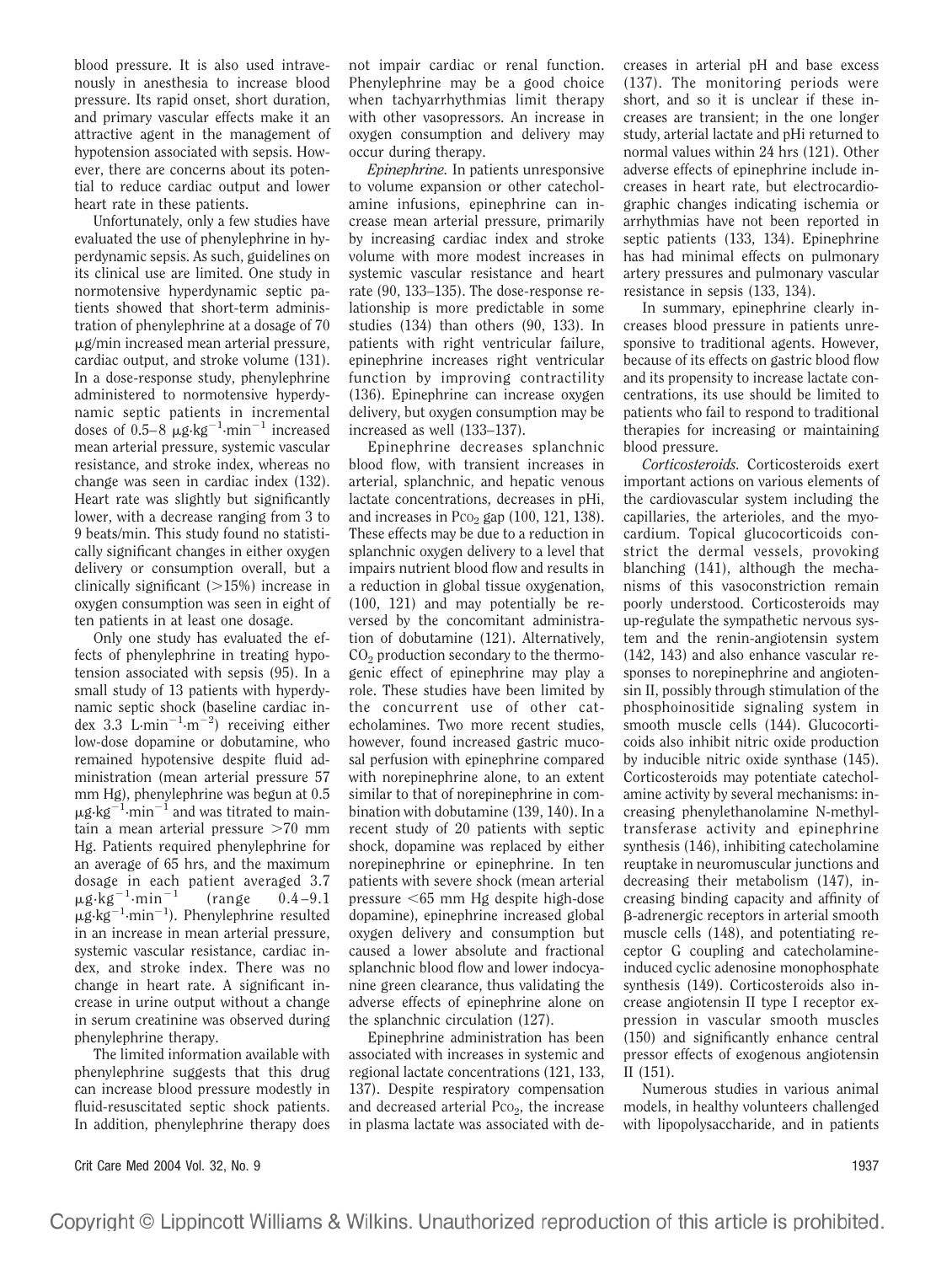consistently show that corticosteroids enhance vascular responsiveness to vasoactive agents. In a rodent endotoxemia model, pretreatment with dexamethasone prevented endotoxin-induced vascular hyporesponsiveness to norepinephrine (152), probably by inhibiting extracellular release of lipocortin-1 (153). In a rodent model of hypotensive and hypokinetic septic shock, dexamethasone administration resulted in a complete reversal of hypotension, improvement in aortic blood flow, and reduced plasma lactate and nitrite/nitrate concentrations without affecting myocardial  $\beta$ -adrenergic receptor numbers or myocardial cyclic adenosine monophosphate, suggesting an effect on inducible nitric oxide synthase rather than on adrenergic receptor sensitivity (154). In healthy volunteers, the profound reduction in venous contractile response to norepinephrine induced by local instillation of endotoxin was completely prevented with pretreatment with 100 mg of oral hydrocortisone (155).

In another experiment, hydrocortisone given before or concurrent with an intravenous endotoxin challenge in 23 healthy subjects prevented the decreases in blood pressure and increases in heart rate and circulating epinephrine concentrations (156). In nine patients with septic shock, the relationship between the cortisol response to corticotropin (ACTH; defined by an increment in plasma cortisol concentrations of less than 9  $\mu$ g/dL (250 nmol/L) after an intravenous bolus of  $250 \mu$ g of ACTH) and pressor response to norepinephrine was investigated; five of the nine had such an impaired response (157). These five patients had a profound decrease in pressor response to incremental dose of norepinephrine (difference of 7 mm Hg at a norepinephrine infusion rate of  $0.05 \mu$ g·kg<sup>-1</sup>·min<sup>-1</sup> and  $20 \text{ mm Hg}$  at a rate of  $1.5 \mu$ g·kg<sup>-1</sup>·min<sup>-1</sup>,  $p = .028$ ) when compared with the other four. In addition, the maximal increase in mean arterial pressure during norepinephrine infusion correlated positively with the maximal increment in plasma cortisol concentrations after corticotropin ( $r = .783$ ,  $p = .013$ ). In the patients with a cortisol response to ACTH  $<$ 9 µg/dL, a single intravenous bolus of 50 mg of hydrocortisone normalized the pressor response to norepinephrine. Another study investigated the effects of a single intravenous bolus of 50 mg of hydrocortisone on phenylephrine-mean arterial pressure response curves in 12 pa-

tients with septic shock and 12 healthy volunteers (158). Septic patients had decreased maximum responses to phenylephrine compared with healthy volunteers, an effect that was mostly reversed by hydrocortisone. In this experiment, the effects of hydrocortisone did not correlate with circulating catecholamines concentrations, plasma renin activity, or cyclic guanosine monophosphate concentrations.

Prolonged treatment  $(\geq 5$  days) with intravenous hydrocortisone at stress doses (around 300 mg daily) increases mean systemic arterial pressure and systemic vascular resistance with no significant change in pulmonary hemodynamics and cardiac index. In three phase II (159–161) and one phase III trial (162) of patients with vasopressor-dependent septic shock, prolonged treatment with a low dose of corticosteroids was associated with a significant reduction in the duration of shock.

In patients with septic shock, the effects of corticosteroids on systemic and pulmonary hemodynamics vary according to concomitant vasopressor therapy. In septic shock not treated by vasoconstrictors, intravenous administration of 50 mg of hydrocortisone had little effect on systemic blood pressure (157, 158). In one randomized, placebo-controlled, double-blind trial, the hemodynamic effects of 100 mg of hydrocortisone every 8 hrs for 5 days were investigated in 41 septic shock patients (159). In this study, mean arterial pressure increased in the hydrocortisone group  $(+10\%$  at peak effects) and decreased  $(-7\%$  at peak effects) in the placebo group, with no effect on cardiac output. In a second randomized, placebo-controlled, double-blind trial, the hemodynamic effects of a continuous infusion of hydrocortisone (0.18 mg $\cdot$ kg<sup>-1</sup> $\cdot$ hr<sup>-1</sup>) for 6 days were investigated in 40 hyperdynamic septic shock patients (160). In this study, as compared with placebo, hydrocortisone increased mean arterial pressure from study day 1  $(+7 \text{ mm Hg})$  to study day  $5 (+8 \text{ mm Hg}).$ Cardiac output decreased in the hydrocortisone group  $(-25%)$  compared with the placebo group  $(+6%)$ , and systemic vascular resistance was increased (by 260 and 369 dynes·sec/cm<sup>5</sup>·m<sup>2</sup> at study day 1 and 5, respectively). In a third randomized, placebo-controlled trial, the hemodynamic effects of a continuous infusion of hydrocortisone (10 mg/hr) were investigated in 40 septic shock patients (163). As compared with placebo, hydrocortisone significantly improved mean arterial pressure  $(+14 \text{ mm Hg vs. } + 1 \text{ mm Hg at})$ peak effect), again with a slight decrease in cardiac output in the hydrocortisone group  $(-11\%)$  as compared with the placebo group  $(+9%)$  and an increase in systemic vascular resistance  $(+237 \text{ vs. } +$ 10 dynes·sec/cm<sup>5</sup>·m<sup>2</sup> at peak effect).

The favorable effect of corticosteroids on vascular responsiveness to vasopressor agents is manifested at the bedside by a shortening of the time on vasoconstrictor drugs. Five randomized, placebo-controlled, double-blind trials have investigated the effects of prolonged  $(>3$  days) treatment with moderate doses of hydrocortisone (200–300 mg per day) on shock duration and vasopressor withdrawal in septic shock. In one study, hydrocortisone significantly reduced the amount of catecholamine needed to maintain adequate systemic hemodynamics on day one  $(-40\%$  from baseline vs.  $+43\%$ ) and shortened mean time to cessation of vasopressor therapy (4 days vs. 13) (159). At study day 7, the rate of shock reversal was 68% in the hydrocortisone group and 21% in the placebo group. In a second study, at study day 7, the rate of shock reversal was 85% in the hydrocortisone group and 60% in the placebo group. The median time to vasopressor therapy withdrawal was 2 days in the treated group and 7 days in the placebo group (160). In a third study, hydrocortisone increased the rate of shock reversal at study day 3 compared with placebo (70% vs. 33%) and decreased the median time to cessation of vasopressor therapy (3 days vs. 5 days) (161). In a fourth study, at study day 3, the rate of shock reversal was 70% in the hydrocortisone group and 30% in the placebo group (163). Finally, in the fifth study, a phase III randomized placebo-controlled, double-blind trial of 300 septic shock patients, hydrocortisone combined with fludrocortisone significantly reduced the time on vasopressors in nonresponders to ACTH (increment in plasma cortisol concentrations of  $\leq$ 9  $\mu$ g/dL [248 nmol/L]) with a median time to vasopressor therapy withdrawal of 7 vs. 10 days (log rank  $p = .009$ ). The rate of shock reversal at study day 7 was 70% vs. 50% (162). These effects were not seen in septic shock patients who had a cortisol increment of  $>9 \mu$ g/dL (248 nmol/L) in response to ACTH.

High doses of corticosteroids (i.e., 30 mg/kg of methylprednisolone or equivalent) once to four times had no effect on survival in severe sepsis or septic shock

#### 1938 Crit Care Med 2004 Vol. 32, No. 9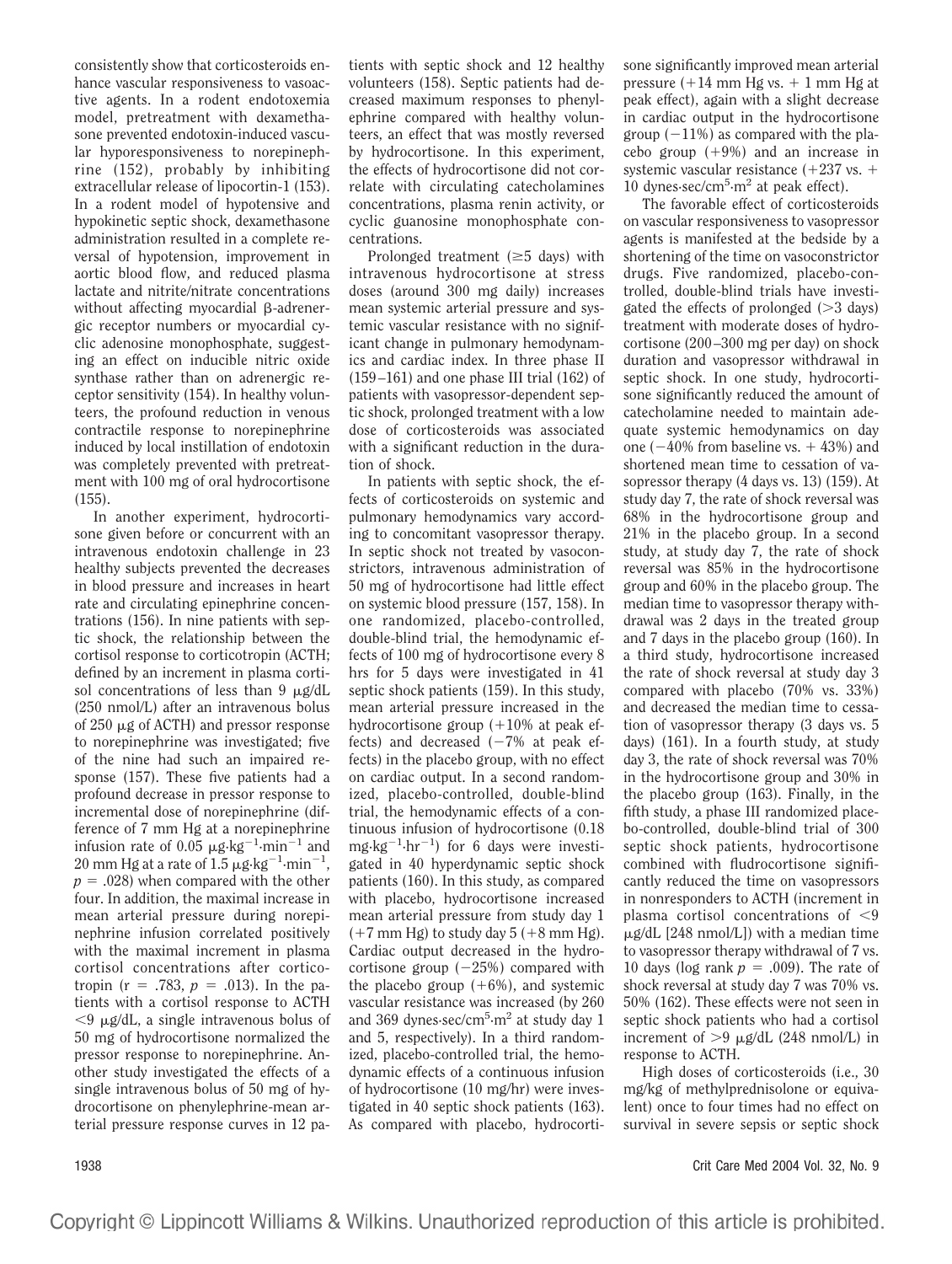(164). By contrast, in septic shock, low doses ranging from 200 to 300 mg daily of corticosteroids given for a prolonged period of time  $(>5$  days) have been shown to improve outcome in several controlled clinical trials. In 18 critically ill patients, compared with standard treatment alone, 100 mg twice daily of hydrocortisone dramatically improved intensive care unit survival rate (90% vs. 12.5%) (165). In another study of 41 septic shock patients, as compared with placebo, a 100-mg bolus of hydrocortisone every 8 hrs for 5 days improved the 28 day survival rate (68% vs. 37%) (159). Similar findings have been reported in another study in abstract form (161). Finally, a phase III, multiple-center, placebo-controlled, randomized, double-blind study evaluated the efficacy and safety of a combination of hydrocortisone (50-mg intravenous bolus four times per day) and fludrocortisone  $(50 \mu g)$  orally once a day) given for 7 days in 300 patients with septic shock (162). In this trial, nonresponders to ACTH were more likely to benefit from cortisol replacement, with 30-day survival rates 47% vs. 37% (log rank  $p = .02$ ), intensive care unit survival rates 42% vs. 30% (log rank  $p = .01$ ), and hospital survival rates 39% vs. 28% (log rank  $p = .02$ ). Patients who responded normally to ACTH (cortisol increment of  $>9 \mu$ g/dL [250 nmol/L] after 250  $\mu$ g of corticotropin) had no benefit from corticosteroid therapy (1-month mortality rates: 61% vs. 53%, log rank  $p = .81$ ). *Vasopressin.* Vasopressin is a peptide

hormone synthesized in the hypothalamus and then transported to and stored in the pituitary gland. Vasopressin is released in response to decreases in blood volume, decreased intravascular volume, and increased plasma osmolality. Vasopressin constricts vascular smooth muscle directly via V1 receptors and also increases responsiveness of the vasculature to catecholamines (166). Vasopressin may also increase blood pressure by inhibition of vascular smooth muscle NO production (167) and  $K^+$ -ATP channels (168).

Normal concentrations of vasopressin have little effect on blood pressure in physiologic conditions (166), but vasopressin helps maintain blood pressure during hypovolemia, (169) and seems to restore impaired hemodynamic mechanisms and also inhibit pathologic vascular responses in shock. Increased concentrations of vasopressin have been documented in several types of shock

(170, 171), but a growing body of evidence indicates that this response is abnormal or blunted in septic shock. One study found markedly increased concentrations of circulating vasopressin in 12 patients with cardiogenic shock but much lower concentrations in 19 patients with septic shock, concentrations that were hypothesized to be inappropriately low (172). One potential mechanism for this relative vasopressin deficiency would be depletion of pituitary stores, possibly in conjunction with impaired synthesis. Depletion of vasopressin stores in the neurohypophysis evaluated by magnetic resonance imaging has in fact been described in a small group of septic shock patients (173). A recent prospective cohort study of patients with septic shock found that vasopressin concentrations were almost always elevated in the initial hours of septic shock and decreased afterward; one third of patients developed relative vasopressin deficiency as defined by the investigators (174).

Given this theoretical rationale, several small observational studies have examined the effects of addition of vasopressin to catecholamines in patients with pressor-refractory septic shock. The first report showed that with infusion of low dose of vasopressin (0.04 units/min) in five patients with septic shock, vasopressin plasma concentrations reached 100 pg/mol (a concentration commensurate with those in patients with normal stress responses), and blood pressure increased significantly (172). Discontinuation of vasopressin was followed by a marked decrease in the arterial pressure. Similar findings were noted by the same group with low-dose vasopressin administration in the 19 patients with sepsis and low vasopressin concentrations in the study cited previously (172). Other studies have tested longer infusions. One report examined the effects of infusion of 0.04 units/min of vasopressin for 16 hrs in 16 patients with catecholaminerefractory septic shock and found an increase in mean arterial pressure in 14– 16, with stable cardiac output, and increased urine output in the ten patients who were not anuric on study entry (175). In another report, in 50 patients with severe septic shock who had received continuous vasopressin infusion for 48 hrs, mean arterial pressure increased by 18% in the 4 hrs after the beginning of the infusion and then stabilized at 24 and 48 hrs; catecholamine doses were reduced by 33% at the 4th

hour  $(p = .01)$  and by 50% at the 48th hour (166). Of note, five of the six patients with cardiac arrest during the study had received vasopressin doses  $>0.05$  units/min (166).

Randomized studies of vasopressin infusion have been small. In one, ten patients with hyperdynamic septic shock on catecholamines were randomized to a low dose of vasopressin (0.04 units/min) or placebo (176). The patients who received vasopressin had a significant increase in systolic arterial pressure (from 98 to 125 mm Hg, *p* .05) with successful weaning of catecholamines. No variation in arterial pressure was noted in the placebo group. The cardiac index did not differ in the two groups. Before termination of the study at 24 hrs, two of the five patients in the placebo group died of refractory hypotension; there were no deaths during the study in vasopressintreated patients. Another group randomized 24 patients with septic shock on high-dose vasopressors to a 4-hr infusion of either norepinephrine or vasopressin, with open-label titration of vasopressors to maintain mean arterial pressure (177). In the vasopressin group, norepinephrine doses were significantly reduced at the 4th hour (25 to 5  $\mu$ g/min,  $p < .001$ ). Vasopressin doses varied between 0.01 and 0.08 units/min. In the norepinephrine group, doses were not significantly modified. Mean arterial pressure and cardiac index were maintained in both groups, and the gastric  $CO<sub>2</sub>$  gradient was unchanged as well. Urine output and creatinine clearance increased significantly in the vasopressin group but did not vary in the norepinephrine group (177).

All of the previously cited studies infused arginine-vasopressin, the vasopressin that is naturally present in humans. Lysinevasopressin or terlipressin, the vasopressin present in the pig, has been evaluated in patients with septic shock in one reported study (178). Terlipressin administered as a single bolus of 1 mg to eight patients with septic shock refractory to catecholamines, hydrocortisone, and methylene blue improved blood pressure during the first 5 hrs and enabled partial or total weaning of catecholamines (178).

In summary, vasopressin plays an important role in normalizing blood pressure in states of shock. There is evidence that in septic shock, a relative deficiency of vasopressin may contribute to persis-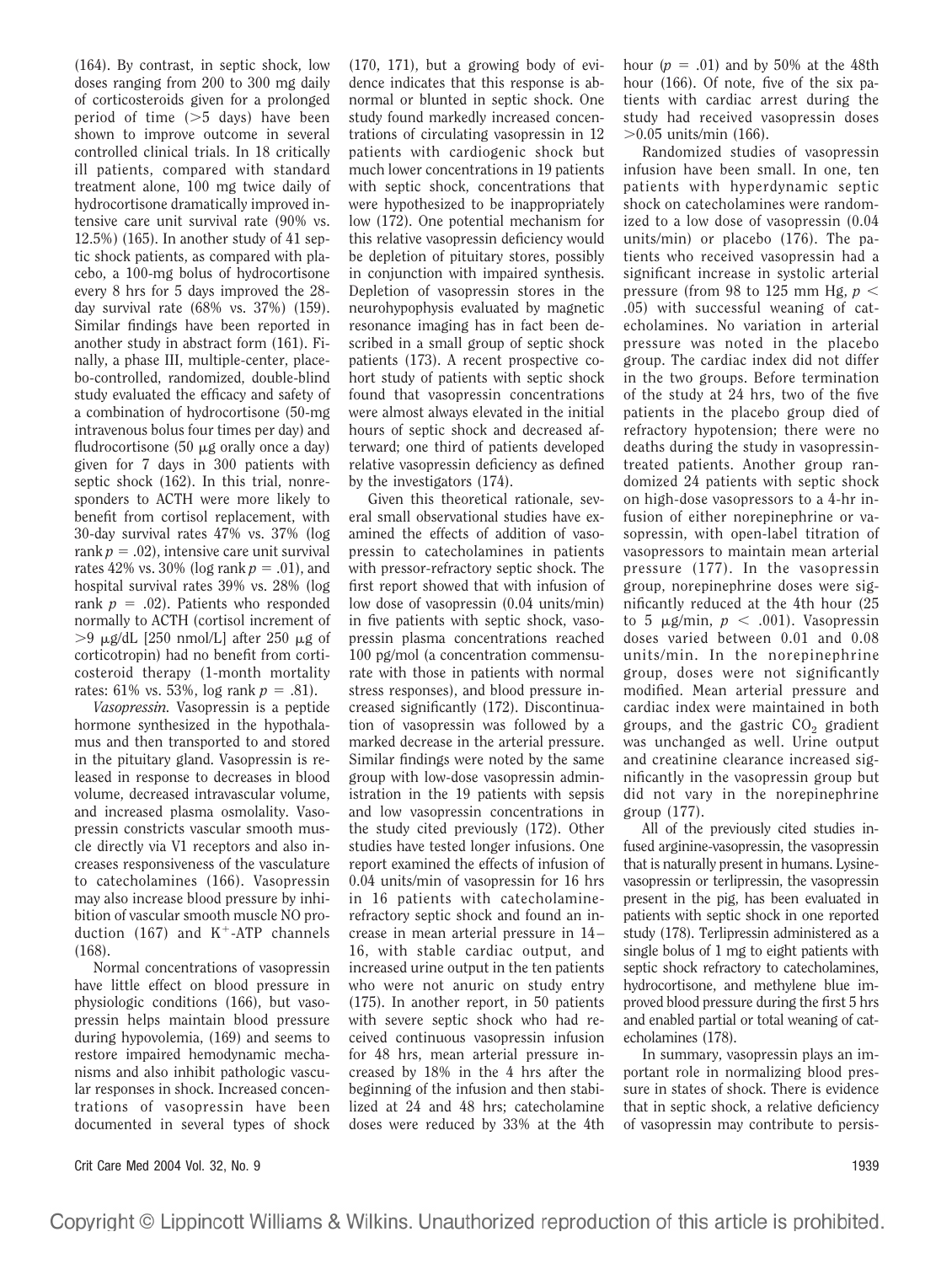tent hypotension. Current evidence demonstrates that in catecholamine-resistant septic shock, the addition of low-dose vasopressin  $(0.01-0.04 \text{ units/min})$  by continuous infusion to catecholamines can be used to increase blood pressure and decrease catecholamine doses. There is concern, however, that vasopressin infusion in septic patients may either decrease splanchnic perfusion or redistribute blood flow away from the splanchnic mucosa (179, 180). Data examining outcomes and clinical side effects are limited.

# **Complications of Vasopressor Therapy**

All of the catecholamine vasopressor agents can cause significant tachycardia, especially in patients who are inadequately volume resuscitated. Tachyarrhythmias can occur as well. In patients with significant coronary atherosclerosis, vasopressor-induced coronary artery constriction may precipitate myocardial ischemia and infarction; this is of particular concern in patients treated with vasopressin. In the presence of myocardial dysfunction, excessive vasoconstriction can decrease stroke volume, cardiac output, and oxygen delivery. Should this occur, the dose of vasopressor should be lowered, or the addition of an inotropic agent such as dobutamine should be considered (91). Vasopressors can also cause limb ischemia and necrosis.

Administration of vasopressors may impair blood flow to the splanchnic system, and this can be manifested by stress ulceration, ileus, malabsorption, and even bowel infarction (121, 137). Gut mucosal integrity occupies a key position in the pathogenesis of multiple organ failure, and countercurrent flow in splanchnic microcirculation gives the gut a higher critical threshold for oxygen delivery than other organs. If possible, episodes of intramucosal acidosis, which might be detected either by a decrease in gastric mucosal pHi or an increase in gastric mucosal  $PCO<sub>2</sub>$ , should be avoided, although no prospective randomized controlled trial has demonstrated a decrease in mortality rate with pHi or gastric  $PCO<sub>2</sub>$ directed care in the management of patients with septic shock.

## **INOTROPIC THERAPY IN SEPSIS**

## **Overview**

Sepsis is characterized by a hyperdynamic state with normal to low blood pressure, normal to high cardiac index, and a low systemic vascular resistance (1, 29). Although cardiac output is usually maintained in the volume-resuscitated septic patient, a number of investigations have demonstrated that cardiac function is impaired (97, 181, 182). This myocardial dysfunction is characterized by a decreased ejection fraction, ventricular dilation, impaired contractile response to volume loading, and a low peak systolic pressure/end-systolic volume ratio (a relatively load-independent measure of ventricular function) (183–185). The mechanism of this cardiac dysfunction is complex. Myocardial ischemia is unlikely, as coronary blood flow is normal and there is no net lactate production across the coronary vascular bed (186, 187). Animal studies of endotoxemia or bacterial infection have suggested that myocardial edema (188), alterations in sarcolemmal or intracellular calcium homeostasis (189), and uncoupling or disruption of --adrenergic signal transduction may contribute to the cardiac contractile dysfunction (190). A variety of inflammatory mediators, including prostanoids (191), platelet-activating factor (65), tumor necrosis factor- $\alpha$ , interleukin-1 and interleukin-2, (192), and nitric oxide (193, 194) have been shown to cause myocardial depression in a number of animal models, possibly through the sphinomyelinase pathway (195). Although it is clear that myocardial performance is altered during sepsis and septic shock, end points for cardiac resuscitation are uncertain.

Inotropic therapy in septic shock is complex, because different approaches endeavor to achieve different goals. In patients with decreased cardiac output, the goals of therapy are straightforward and are aimed at restoring normal physiology. Because of the complexity of assessment of clinical variables in septic patients, measurement of cardiac output is advisable. Such measurements need to be interpreted in the clinical context; a patient with preexisting cardiac disease may have a limited ability to increase cardiac output, and thus values within the normal range or even slightly below normal may actually represent a hyper-

dynamic response for that particular patient. Thus, other end points of global perfusion should be followed as well. When global hypoperfusion is manifested by decreased mixed venous oxygen saturation, this measure may be followed as an index of the efficacy of inotropic therapy. Similarly, although lactate production in sepsis is complex, a decrease in blood lactate concentrations concomitant with increased cardiac output is a good prognostic sign. To further complicate matters, the pharmacokinetics and pharmacodynamics of inotropic agents in septic patients can be quite complex and variable (196, 197).

Some critically ill septic patients are hypermetabolic and may require high levels of oxygen delivery to maintain oxidative metabolism. Data from the 1980s and early 1990s suggested that a linear relationship between oxygen delivery and oxygen consumption ("pathologic supply dependency") was common in septic patients, (33, 198) with the inference that oxygen delivery was insufficient to meet the metabolic needs of the patient. These observations led to the hypothesis that resuscitation to predetermined elevated end points of cardiac index and oxygen delivery and consumption ("hyperresuscitation") might improve patient outcome. Retrospective analyses showed that achievement of cardiac index  $>4.5$ L·min<sup>-1</sup>·m<sup>-2</sup>, oxygen delivery  $>600$  $mL·min^{-1}·m^{-2}$ , and oxygen consumption >170 mL·min<sup>-1</sup>·m<sup>-2</sup> correlated with improved survival (39). Other investigations, however, have challenged the concept of pathologic supply-dependency and hyperresuscitation (199 –202). Although cardiac index and oxygen delivery are correlated with outcome (39), it is unclear if increases in these variables are the cause of increased survival or represent the underlying physiologic reserve of the patient. Randomized studies to test the practice of routinely increasing oxygen delivery to these predefined levels in all critically ill patients have produced conflicting results (199–201, 203, 204), and it is unclear if increases in cardiac index and oxygen delivery are the cause of increased survival or represent underlying physiologic reserve of the patient. Thus, a strategy of routinely increasing oxygen delivery to predetermined elevated end points of cardiac index and oxygen delivery cannot be recommended on the basis of current data (205). Nonetheless, some clinicians believe that this issue has not been settled definitively in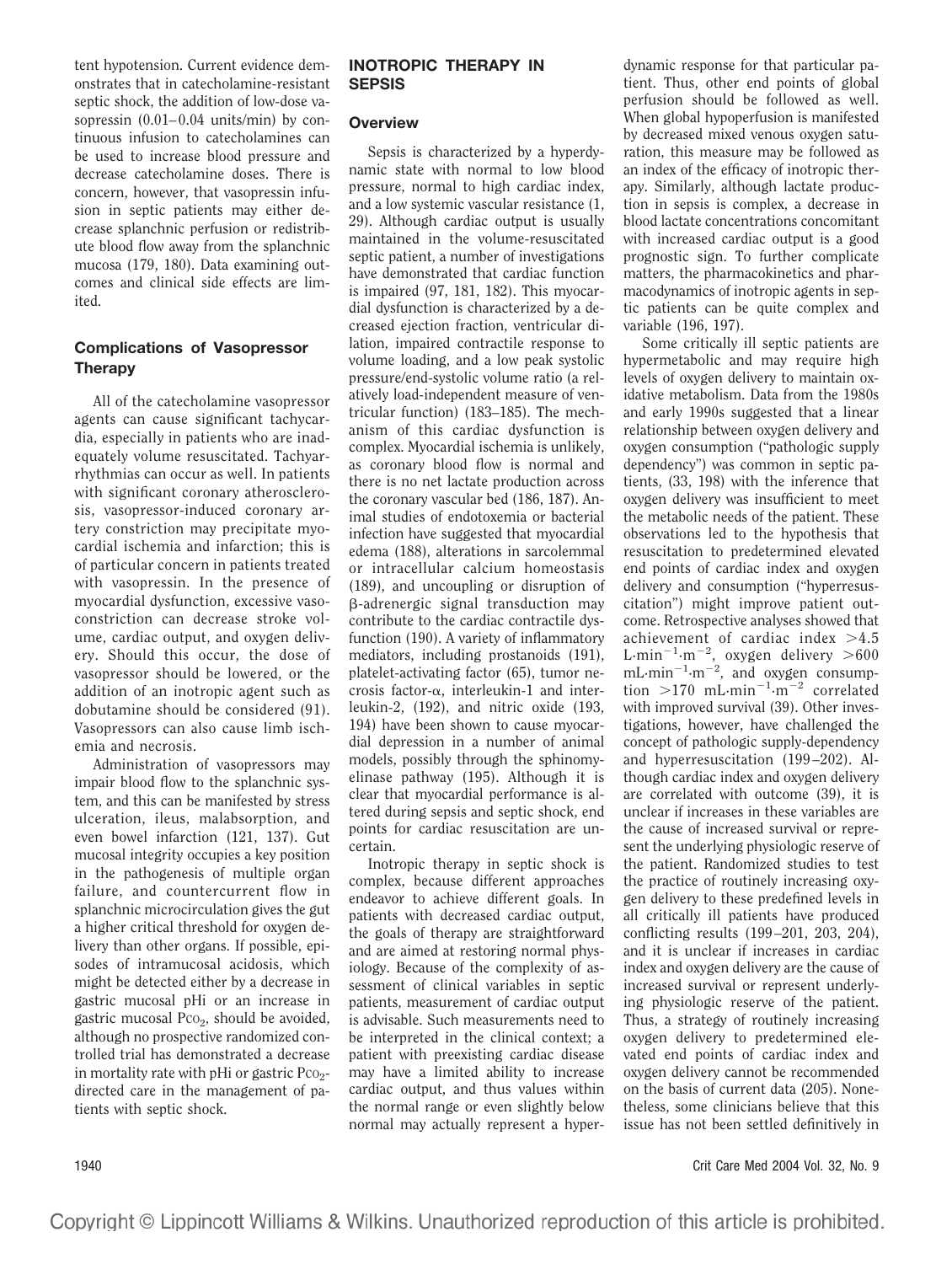**Table 1.** Summary of cardiac effects of inotropes used in sepsis and septic shock: Physiologic values are reported as percent change from baseline

| Drug                   | Dose Range,<br>$\mu$ g·kg <sup>-1</sup> ·m <sup>-1</sup> | Heart<br>Rate | Cardiac<br>Index    | Stroke<br>Volume Index | <b>SVRI</b>    | <b>LVSWI</b> | References                        |
|------------------------|----------------------------------------------------------|---------------|---------------------|------------------------|----------------|--------------|-----------------------------------|
| <i>Isoproterenol</i>   | $1.5$ to $18 \mu$ g/min                                  | $11$ to $20$  | 47 to 119           | 22 to 89               | $-24$ to $-44$ | 74 to 157    | (29, 230)                         |
| Dopamine               | 2 to 55                                                  | 1 to 23       | $4$ to $44$         | 7 to 32                | $-6t0$ 18      | 5 to 91      | (102, 104, 105, 107, 109, 110,    |
|                        |                                                          |               |                     |                        |                |              | $112 - 114$ , 138, 211-214)       |
| Epinephrine            | $0.06 \text{ to } 0.47$                                  | $-6$ to 27    | 24 to 54            | 12                     | $-7$ to $34$   | 32 to 95     | (135, 136, 138)                   |
| Norepinephrine         | $0.03 \text{ to } 3.3$                                   | $-6$ to $8$   | $-3$ to 21          | 5 to 15                | 13 to 111      | 42 to 142    | (91, 94, 102, 104, 107, 113, 120) |
| Dobutamine             | 2 to 28                                                  | 9 to 23       | $12 \text{ to } 61$ | 15                     | $-6$ to $-21$  | 23 to 58     | $(16, 92, 203, 215 - 218)$        |
| Milrinone <sup>a</sup> | 0.5                                                      |               | 41 to 49            | 47                     | $-30$ to $-35$ | 51 to 56     | (228, 229)                        |

SVRI, systemic vascular resistance index; LVSWI, left ventricular stroke work index.

*a* With other inotropes including dopamine, dobutamine, norepinephrine and/or epinephrine.

those patients with septic shock and argue that a subset of these patients may benefit from therapy aimed at supranormal oxygen delivery.

Uncertainty exists in regard to other end points for inotropic therapy. Deficits in oxygen delivery can clearly cause a lactic acidosis, but the converse is not true: elevated lactate concentrations in patients with sepsis or septic shock do not necessarily reflect deficits in oxygen delivery (206). In adequately resuscitated septic patients, mixed venous oxygen saturation is usually normal or high, this value correlates poorly with cardiac output, and several studies have questioned the value of  $Svo<sub>2</sub>$  as the end point for inotropic therapy in critically ill patients (207, 208). Low mixed venous oxygen saturation may indicate decreased global oxygen delivery, however (207).

Despite seemingly adequate resuscitation, some septic shock patients develop multiple organ failure, resulting in death. It has been argued that even after hypotension has been corrected and global oxygen delivery is adequate in patients with septic shock, blood flow and tissue perfusion can remain suboptimal. Gastric tonometry and sublingual capnometry monitor gastric and sublingual  $P_{C_2}$  as a proxy for determining the adequacy of gut perfusion. Although these monitors serve as good predictors for the ultimate outcome of critically ill patients (22–25), their utility to guide therapy in patients with sepsis and septic shock has not been proven. In dysoxic states with normal or elevated blood flow, these monitors generally fail to detect an elevated intramucosal-arterial  $PCO<sub>2</sub>$  gap (209). No current evidence supports improved outcome with empirical therapy to raise cardiac output in patients with normal blood pressure, but a subpopulation of patients might have regional hypoperfusion that would respond to additional therapy. One

would want to titrate such therapy to an index of regional perfusion, although the precise end points are uncertain. In this context, it is important to realize that different interventions to increase oxygen delivery, such as fluid resuscitation, blood transfusion, or infusion of vasoactive agents, can have different effects on regional perfusion (101, 112, 121). Different vasoactive agents have been shown to have divergent effects on gastric intramucosal pH.

An inotropic agent should be considered to maintain an adequate cardiac index, mean arterial pressure,  $Svo<sub>2</sub>$ , and urine output. Cardiac output can be measured using a pulmonary artery catheter, by echocardiography, with an esophageal Doppler probe, or by pulse contour analysis. Regardless of the measurement method chosen, clinicians should define specific goals and desired end points of inotropic therapy in septic patients and titrate therapy to those end points. These goals and end points should be refined at frequent intervals as patients' clinical status changes.

#### **Therapies and Efficacy**

Most investigations evaluating inotropic agents have been observational and have used the baseline hemodynamic characteristics of the patient as the controls. The majority of these studies have used heart rate, cardiac index or output, and/or stroke volume or stroke volume index as the outcome variables. Only a few studies have assessed ventricular function by reporting left (or right) ventricular stroke work index. The results are summarized in Table 1.

#### **Individual Inotropic Agents**

*Isoproterenol.* Isoproterenol is a  $\beta_1$ and  $\beta_2$ -adrenergic agonist. Few studies have evaluated isoproterenol in sepsis and septic shock. In septic shock patients with a low cardiac index (mean  $\leq 2.0$ L·min<sup>-1</sup>·m<sup>-2</sup>), isoproterenol (2-8  $\mu$ g/ min) will significantly increase cardiac index without decreasing blood pressure but at the expense of increasing heart rate (29, 210). In patients with a normal cardiac index, however, isoproterenol can decrease blood pressure through its  $\beta_2$ adrenergic effects. In addition, the chronotropic effects of  $\beta_1$ -adrenergic stimulation can precipitate myocardial ischemia.

*Dopamine.* Dopamine is an adrenergic agonist with predominant dopaminergic properties at doses  $\leq 5$   $\mu$ g·kg<sup>-1</sup>·min<sup>-1</sup> and increased  $\beta$  and  $\alpha$  activity at doses  $>$ 5 µg·kg<sup>-1</sup>·min<sup>-1</sup>. However, even at low doses, significant  $\alpha$  and  $\beta$  agonism may occur since the pharmacokinetics of dopamine in critically ill patients is highly variable (197).

In patients with severe sepsis and/or septic shock, most studies have shown that dopamine will increase cardiac index with a range from 4% to 44%, left ventricular stroke work index by 5–91%, and right ventricular stroke work index by a modest 5–10% (101, 103, 104, 106, 108, 109, 111–113, 137, 210–213). These improvements in cardiac performance come at the expense of an increase in the heart rate of approximately 15% (range up to 23%). The greatest increase in these variables occurs at doses ranging from 3 to 12  $\mu$ g·kg<sup>-1</sup>·min<sup>-1</sup>. At higher doses, the rate of improvement in cardiac function decreases. Although dopamine may increase mesenteric blood flow, it may also decrease mesenteric oxygen consumption (113). It is not clear whether effects of dopamine are superior to any other adrenergic agent.

*Dobutamine.* Dobutamine is a racemic mixture of two isomers, a D isomer with  $\beta_1$ - and  $\beta_2$ -adrenergic effects, and an L isomer with  $\beta_1$ - and  $\alpha_1$ -adrenergic ef-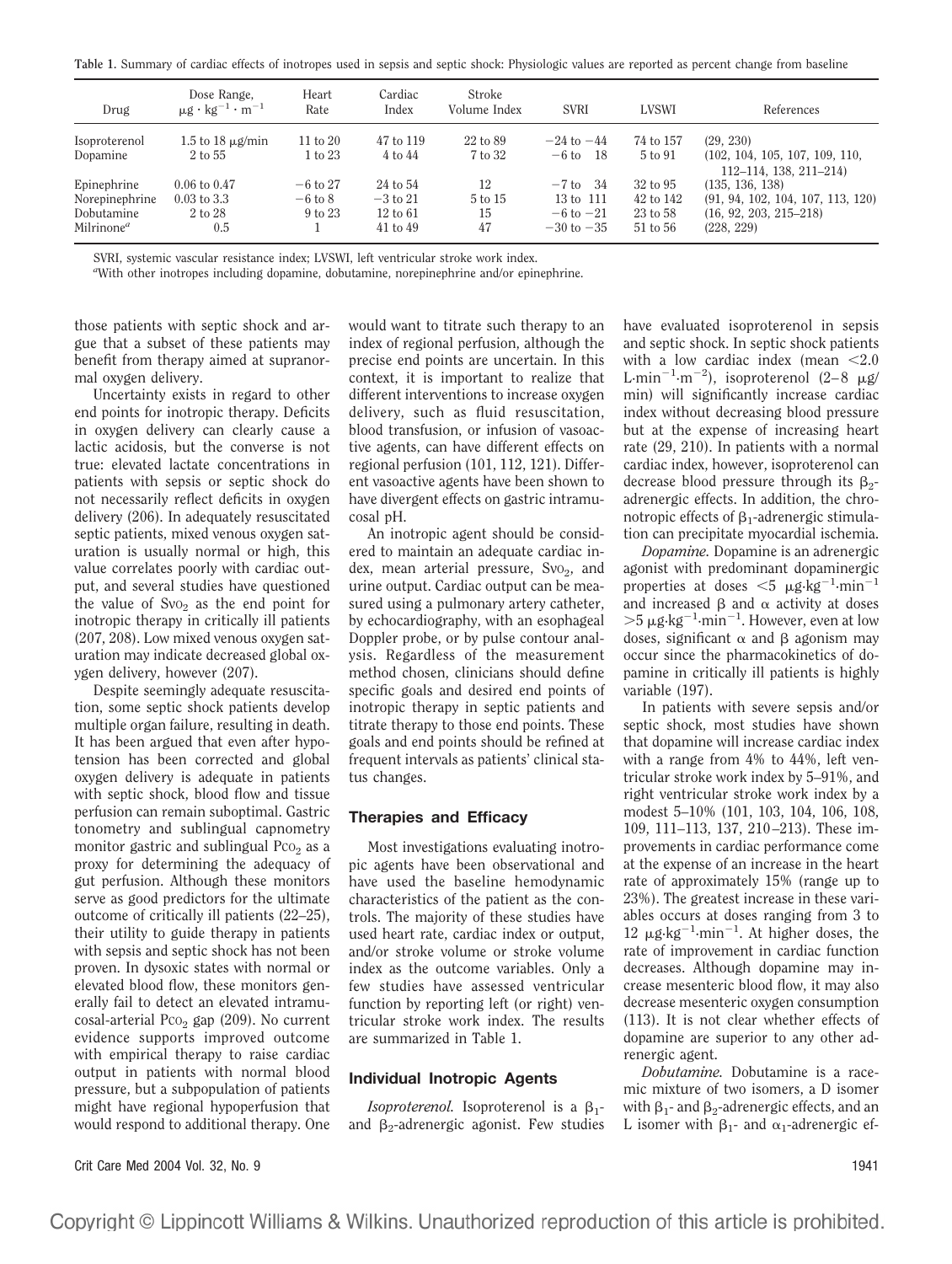fects; its predominant effect is inotropic via stimulation of  $\beta_1$  receptors, with a variable effect on blood pressure.

A number of studies have investigated the effect of dobutamine on cardiac function during sepsis or septic shock at doses ranging from 2 to 28  $\mu$ g·kg<sup>-1</sup>·min<sup>-1</sup> (91, 202, 214–218). In these studies, increases in cardiac index ranged from 12% to 61%. However, heart rate increases, often significantly (9–23%). Two studies reported that left ventricular stroke work index increased by 23–58% at mean dobutamine doses of  $5-12 \mu$ g·kg<sup>-1</sup>·min<sup>-1</sup> (214, 215). Similar increases in right ventricular stroke work were also observed in these studies.

Although dobutamine does not influence the distribution of blood flow, therapy is often aimed at increasing blood flow to organs such as the gut or the kidneys.

*Epinephrine.* Epinephrine stimulates both  $\alpha$  and  $\beta$  receptors. At low doses, the --adrenergic effects predominate. A few recent studies have examined the hemodynamic effects of epinephrine in septic shock at doses ranging from 0.1 to 0.5  $\mu$ g·kg<sup>-1</sup>·min<sup>-1</sup> (134, 135, 137). The increase in cardiac index varied from 24% to 54%, and the heart rate response was variable. Increases in left ventricular stroke work index as high as 95% have been noted (135). Other studies indicated that lactic acidosis is increased and perfusion to the gut is altered with the use of epinephrine (121, 127, 137).

*Norepinephrine.* Like epinephrine, norepinephrine stimulates both  $\alpha$  and  $\beta$ receptors; however, the  $\alpha$ -adrenergic response is the predominant effect. The effect of norepinephrine on cardiac index is modest, with the majority of studies showing no change or increases of up to 21% while heart rate is unaffected or even decreases by up to 8% (91, 93, 101, 103, 106, 112, 119). However, several studies have shown a marked increase in left and right ventricular stroke work index due to increased blood pressure (93, 101, 112, 119).

*Combination and Comparative Studies.* A number of studies have investigated catecholamine combinations (86, 94, 121, 126, 219–222). The majority of these studies did not study the catecholamine combination in a standardized fashion, thus limiting the conclusions that can be drawn about the effects of these catecholamine combinations on cardiac function. Patients who do not respond to dopamine with an increase in cardiac index may

reach the desired end point with a dopamine/norepinephrine combination (106). Dobutamine and norepinephrine appear to be an effective combination to improve cardiac index and blood pressure (91) In addition, some (223) but not all (224, 225) studies have shown that dobutamine or a dobutamine/norepinephrine combination will also enhance mesenteric perfusion.

A few investigations have been performed comparing different inotropic regimens (87–90, 101, 112, 121, 137). Epinephrine appears to be as good if not better at improving cardiac performance than dopamine or a dobutamine/norepinephrine combination (121, 137). However, with one exception (140), studies have shown that when epinephrine is compared with other adrenergic agents or their combinations, there are increases in arterial lactate and decreases in gastric intramucosal pH, suggesting that perfusion to regional vascular beds may be impaired (121, 127, 137, 139, 226). In several studies, dopamine increased cardiac index and stroke volume index to a greater extent than norepinephrine, but increases in left and right ventricular stroke volume index were about the same with the two agents (101, 112). There was less prominent tachycardia with norepinephrine, and one unconfirmed pilot study suggested that mesenteric perfusion is impaired with dopamine compared with norepinephrine (101, 112).

*Phosphodiesterase Inhibitors.* Phosphodiesterase inhibitors are vasodilators with long half-lives, raising the potential for prolonged decreases in blood pressure when used in septic patients. There are a few small studies of these agents in patients with sepsis, but meaningful conclusions cannot be made because of the size of the studies and the concomitant use of disparate adrenergic agents (227– 230).

# **Complications**

In the septic patient who has been inadequately volume resuscitated, all of the inotropic agents can cause significant tachycardia and other cardiac arrhythmias (77). In patients with coexisting coronary disease, the change in myocardial oxygen consumption may precipitate myocardial ischemia and infarction (199). Excessive doses of catecholamines can also result in myocardial band necrosis independent of the presence of coronary disease.

Sole use of inotropic agents that also have vasodilatory activity (e.g., isoproterenol, milrinone) is likely to reduce blood pressure. These reductions can be longlasting with agents that have long halflives.

Administration of inotropic agents that have pressor activity may impair blood flow to other organ beds, such as the splanchnic circulation (121, 137). Efforts to ensure adequate volume resuscitation and to assess end-organ function must be made.

# **RECOMMENDATIONS FOR HEMODYNAMIC SUPPORT OF SEPTIC PATIENTS**

# **Basic Principles**

- 1. Resuscitation of patients with sepsis should be initiated expeditiously and pursued vigorously. Measures to improve tissue and organ perfusion are most effective when applied early.
- 2. Patients with septic shock should be treated in an intensive care unit, with continuous electrocardiographic monitoring and monitoring of arterial oxygenation.
- 3. Arterial cannulation should be performed in patients with shock to provide a more accurate measurement of intra-arterial pressure and to allow beat-to-beat analysis so that decisions regarding therapy can be based on immediate and reproducible blood pressure information.
- 4. Resuscitation should be titrated to clinical end points of arterial pressure, heart rate, urine output, skin perfusion, and mental status, and indexes of tissue perfusion such as blood lactate concentrations and mixed venous oxygen saturation.
- 5. Assessment of cardiac filling pressures may require central venous or pulmonary artery catheterization. Pulmonary artery catheterization also allows for assessment of pulmonary artery pressures, cardiac output measurement, and measurement of mixed venous oxygen saturation. Echocardiography may also be useful to assess ventricular volumes and cardiac performance.

1942 Crit Care Med 2004 Vol. 32, No. 9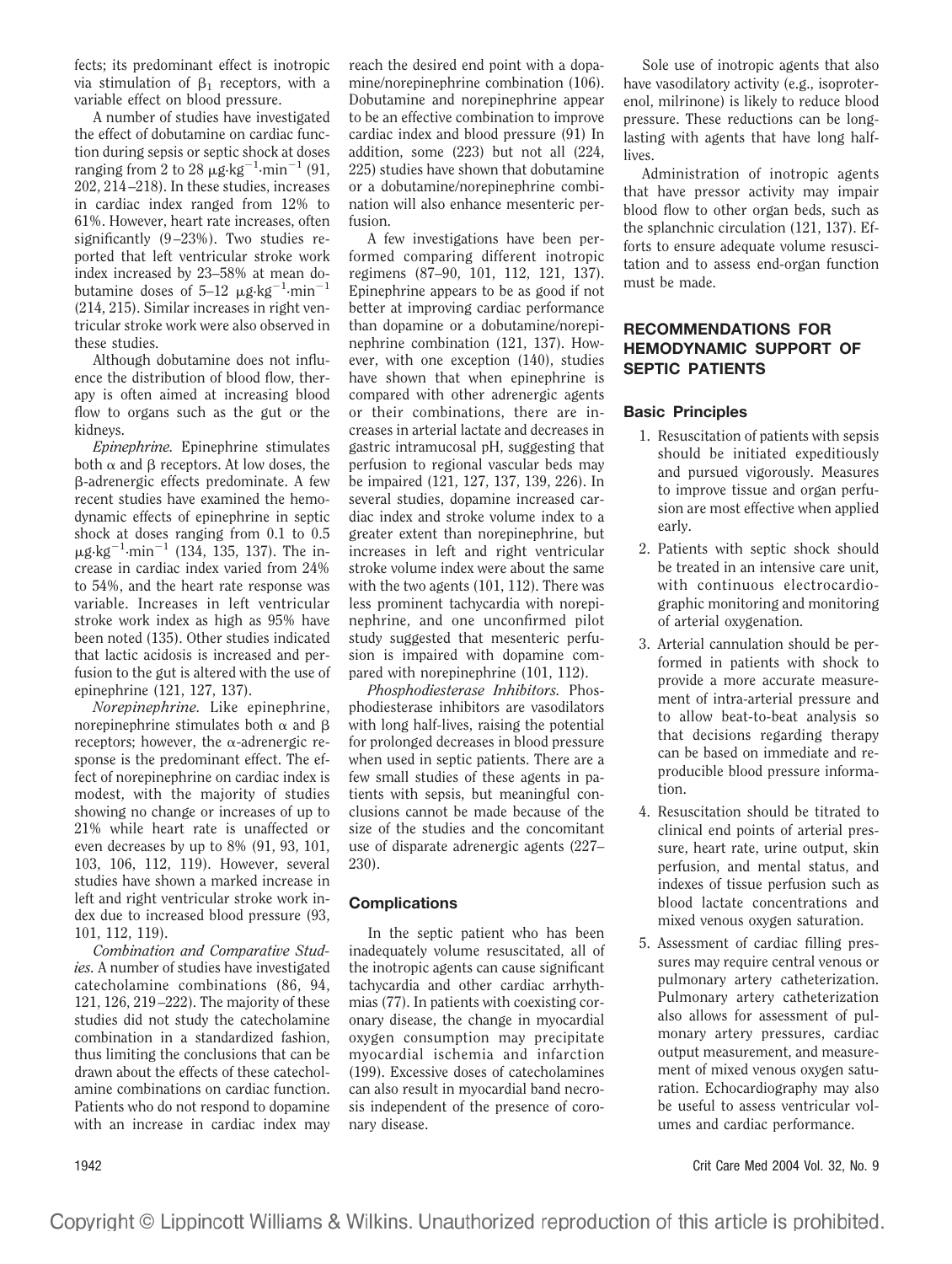T*he fundamental principle is that clinicians using hemodynamic therapies should define specific goals and end points, titrate therapies to those end points, and evaluate the results of their interventions on an ongoing basis by monitoring a combination of variables of global and regional perfusion.*

#### **Fluid Resuscitation**

*Recommendation 1—Level B.* Fluid infusion should be the initial step in hemodynamic support of patients with septic shock. Initial fluid resuscitation should be titrated to clinical end points.

*Recommendation 2—Level B.* Isotonic crystalloids or iso-oncotic colloids are equally effective when titrated to the same hemodynamic end points.

*Recommendation 3—Level D.* Invasive hemodynamic monitoring should be considered in those patients not responding promptly to initial resuscitative efforts. Pulmonary edema may occur as a complication of fluid resuscitation and necessitates monitoring of arterial oxygenation. Fluid infusion should be titrated to a level of filling pressure associated with the greatest increase in cardiac output and stroke volume. For most patients, this will be a pulmonary artery occlusion pressure in the range of 12–15 mm Hg. An increase in the variation of arterial pressure with respiration may also be used to identify patients likely to respond to additional fluid administration.

*Recommendation 4—Level C.* Hemoglobin concentrations should be maintained between 8 and 10 gm/dL. In patients with low cardiac output, mixed venous oxygen desaturation, lactic acidosis, widened gastric-arterial  $PCO<sub>2</sub>$  gradients, or significant cardiac or pulmonary disease, transfusion to a higher concentration of hemoglobin may be desirable.

## **Vasopressor Therapy**

*Recommendation 1—Level C.* Dopamine and norepinephrine are both effective for increasing arterial blood pressure. It is imperative to ensure that patients are adequately fluid resuscitated. Dopamine raises cardiac output more than norepinephrine, but its use may be limited by tachycardia. Norepinephrine may be a more effective vasopressor in some patients.

*Recommendation 2—Level D.* Phenylephrine is an alternative to increase blood pressure, especially in the setting of tachyarrhythmias. Epinephrine can be considered for refractory hypotension, although adverse effects are common, and epinephrine may potentially decrease mesenteric perfusion.

*Recommendation 3—Level B.* Administration of low doses of dopamine to maintain renal function is not recommended.

*Recommendation 4—Level C.* Patients with hypotension refractory to catecholamine vasopressors may benefit from addition of replacement dose steroids.

*Recommendation 5—Level D.* Low doses of vasopressin given after 24 hrs as hormone replacement may be effective in raising blood pressure in patients refractory to other vasopressors, although no conclusive data are yet available regarding outcome.

#### **Inotropic Therapy**

*Recommendation 1—Level C.* Dobutamine is the first choice for patients with low cardiac index and/or low mixed venous oxygen saturation and an adequate mean arterial pressure following fluid resuscitation. Dobutamine may cause hypotension and/or tachycardia in some patients, especially those with decreased filling pressures.

*Recommendation 2—Level B.* In patients with evidence of tissue hypoperfusion, addition of dobutamine may be helpful to increase cardiac output and improve organ perfusion. A strategy of routinely increasing cardiac index to predefined "supranormal" levels  $(>4.5$ L·min<sup>-1</sup>·m<sup>-2</sup>) has not been shown to improve outcome.

*Recommendation 3—Level C.* A vasopressor such as norepinephrine and an inotrope such as dobutamine can be titrated separately to maintain both mean arterial pressure and cardiac output.

#### **REFERENCES**

- 1. Parrillo JE, Parker MM, Natanson C, et al: Septic shock in humans: Advances in the understanding of pathogenesis, cardiovascular dysfunction, and therapy. *Ann Intern Med* 1990; 113:227–242
- 2. Ince C, Sinaasappel M: Microcirculatory oxygenation and shunting in sepsis and shock. *Crit Care Med* 1999; 27:1369–1377
- 3. Hollenberg SM, Parrillo JE: Shock. *In:* Harrison's Principles of Internal Medicine. Fourteenth Edition. Fauci AS, Braunwald E, Isselbacher KJ, et al. (Eds). New York, McGraw-Hill, 1997, pp 214–222
- 4. Cook DJ, Guyatt GH, Laupacis A, et al: Rules of evidence and clinical recommendations on the use of antithrombotic agents. *Chest* 1992 102(4 Suppl): 305S–311S
- 5. Evidence-Based Medicine Working Group. Evidence-based medicine: A new approach to teaching the practice of medicine. *JAMA* 1992; 268:2420–2425
- 6. (I) Bernard GR, Vincent JL, Laterre PF, et al: Efficacy and safety of recombinant human activated protein C for severe sepsis. *N Engl J Med* 2001; 344:699–709
- 7. (I) Rivers E, Nguyen B, Havstad S, et al: Early goal-directed therapy in the treatment of severe sepsis and septic shock. *N Engl J Med* 2001; 345:1368–1377
- 8. Hotchkiss RS, Karl IE: Reevaluation of the role of cellular hypoxia and bioenergetic failure in sepsis. *JAMA* 1992; 267: 1503–1510
- 9. Astiz M, Rackow EC, Weil MH, et al: Early impairment of oxidative metabolism and energy production in severe sepsis. *Circ Shock* 1988; 26:311–320
- 10. (II) Hayes MA, Timmins AC, Yau EH, et al: Oxygen transport patterns in patients with sepsis syndrome or septic shock: Influence of treatment and relationship to outcome. *Crit Care Med* 1997; 25:926–936
- 11. (V) Steffes CP, Dahn MS, Lange MP: Oxygen transport-dependent splanchnic metabolism in the sepsis syndrome. *Arch Surg* 1994; 129:46–52
- 12. Bredle D, Samsel R, Schumacker P: Critical  $O<sub>2</sub>$  delivery to skeletal muscle at high and low PO<sub>2</sub> in endotoxemic dogs. *J Appl Physiol* 1989; 66:2553–2558
- 13. Rackow E, Astiz ME, Weil MH: Increases in oxygen extraction during rapidly fatal septic shock in rats. *J Lab Clin Med* 1987; 109: 660–664
- 14. Gore DC, Jahoor F, Hibbert JM, et al: Lactic acidosis during sepsis is related to increased pyruvate production, not deficits in tissue oxygen availability. *Ann Surg* 1996; 224: 97–102
- 15. (V) Friedman G, Berlot G, Kahn RJ: Com-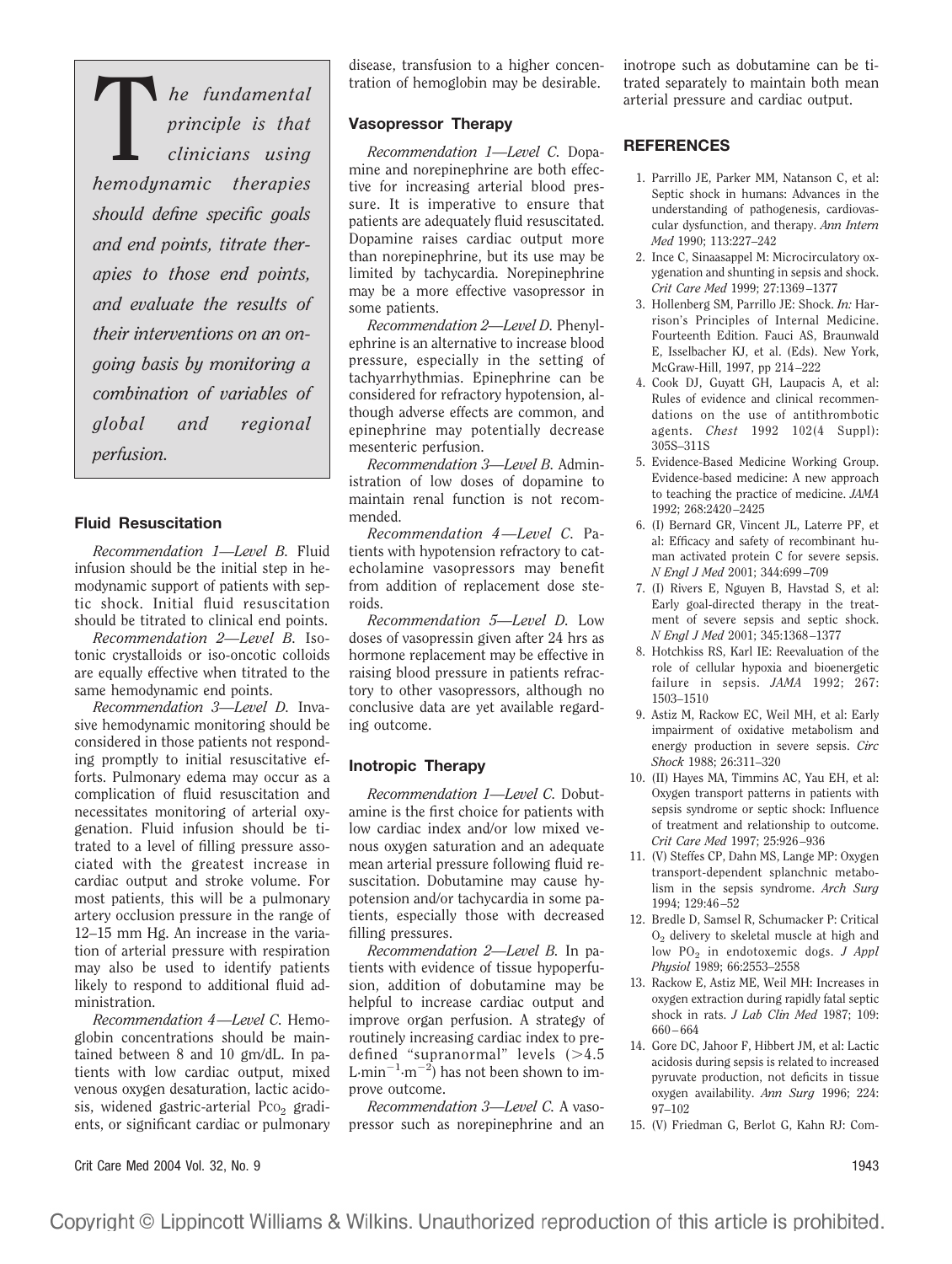bined measurements of blood lactate levels and gastric intramucosal pH in patients with severe sepsis. *Crit Care Med* 1995; 23: 1184–1193

- 16. (V) Vincent JL, Dufaye P, Berre J: Serial lactate determinations during circulatory shock. *Crit Care Med* 1983; 11:449–451
- 17. (V) Weil MH, Afifi AA: Experimental and clinical studies on lactate and pyruvate as indicators of the severity of acute circulatory failure (shock). *Circulation* 1970; 41: 989–1001
- 18. (V) Bakker J, Coffemils M, Leon M, et al: Blood lactates are superior to oxygenderived variables in predicting outcome in human septic shock. *Chest* 1992; 99: 956–962
- 19. (V) De Backer D, Creteur J, Noordally O, et al: Does hepato-splanchnic VO2/DO2 dependency exist in critically ill septic patients? *Am J Respir Crit Care Med* 1988; 157:1219–1225
- 20. Nelson D, Beyer C, Samsel R, et al: Pathologic supply dependence of systemic and intestinal  $O<sub>2</sub>$  uptake during bacteremia in the dog. *J Appl Physiol* 1987; 63:1487–1489
- 21. Russell JA: Gastric tonometry: Does it work? *Intensive Care Med* 1997; 23:3–6
- 22. (V) Marik PE: Gastric intramucosal pH. A better predictor of multiorgan dysfunction syndrome and death than oxygen-derived variables in patients with sepsis. *Chest* 1993; 104:225–229
- 23. (V) Maynard N, Bihari D, Beale R, et al: Assessment of splanchnic oxygenation by gastric tonometry in patients with acute circulatory failure. *JAMA* 1993; 270: 1203–1210
- 24. (II) Gutierrez G, Palizas F, Doglio G, et al: Gastric intramucosal pH as a therapeutic index of tissue oxygenation in critically ill patients. *Lancet* 1992; 339:195–199
- 25. (V) Doglio GR, Pusajo JF, Egurrola MA, et al: Gastric mucosal pH as a prognostic index of mortality in critically ill patients. *Crit Care Med* 1991; 19:1037–1040
- 26. (III) Weil MH, Nakagawa Y, Tang W, et al: Sublingual capnometry: A new noninvasive measurement for diagnosis and quantitation of severity of circulatory shock. *Crit Care Med* 1999; 27:1225–1229
- 27. (III) Marik PE: Sublingual capnography: A clinical validation study. *Chest* 2001; 120: 923–927
- 28. Carroll G, Snyder J: Hyperdynamic severe intravascular sepsis depends on fluid administration in cynomolgus monkey. *Am J Physiol* 1982; 243:R131–R141
- 29. (V) Winslow EJ, Loeb HS, Rahimtoola SH, et al: Hemodynamic studies and results of therapy in 50 patients with bacteremic shock. *Am J Med* 1973; 54:421–432
- 30. Greenfield LJ, Jackson RH, Elkins RC: Cardiopulmonary effects of volume loading of primates in endotoxin shock. *Surgery* 1974; 76:560–570
- 31. (V) Weil MH, Nishijima H: Cardiac output

in bacterial shock. *Am J Med* 1978; 64: 920–923

- 32. (V) Rackow EC, Falk JL, Fein IA: Fluid resuscitation in shock: A comparison of cardiorespiratory effects of albumin, hetastarch and saline solutions in patients with hypovolemic shock. *Crit Care Med* 1983; 11:839–850
- 33. (III) Haupt MT, Gilbert EM, Carlson RW: Fluid loading increases oxygen consumption in septic patients with lactic acidosis. *Am Rev Respir Dis* 1985; 131:912–916
- 34. (III) Packman MJ, Rackow EC: Optimum left heart filling pressure during fluid resuscitation of patients with hypovolemic and septic shock. *Crit Care Med* 1983; 11: 165–169
- 35. Sugerman H, Diaco J, Pollack T, et al: Physiologic management of septicemic shock in man. *Surg Forum* 1971; 22:3–5
- 36. (V) Michard F, Boussat S, Chemla D, et al: Relation between respiratory changes in arterial pulse pressure and fluid responsiveness in septic patients with acute circulatory failure. *Am J Respir Crit Care Med* 2000; 162:134–138
- 37. (V) Tavernier B, Makhotine O, Lebuffe G, et al: Systolic pressure variation as a guide to fluid therapy in patients with sepsisinduced hypotension. *Anesthesiology* 1998; 89:1313–1321
- 38. (V) Michard F, Teboul JL: Predicting fluid responsiveness in ICU patients: A critical analysis of the evidence. *Chest* 2002; 121: 2000–2008
- 39. (II) Tuchschmidt J, Fried J, Astiz M, et al: Elevation of cardiac output and oxygen delivery improves outcome in septic shock. *Chest* 1992; 102:216–220
- 40. (V) Canizaro PC, Prager MD, Shires GT: The infusion of Ringer's lactate solution during shock. Changes in lactate, excess lactate, and pH. *Am J Surg* 1971; 122:494–501
- 41. (III) Lamke LO, Liljedahl SO: Plasma volume changes after infusion of various plasma expanders. *Resuscitation* 1976; 5:93–102
- 42. (III) Shoemaker WC: Comparisons of the relative effectiveness of whole blood transfusions and various types of fluid therapy in resuscitation. *Crit Care Med* 1976; 4:71–78
- 43. Holcroft JW: Hypertonic saline for resuscitation of the patient in shock. *Adv Surg* 2001; 35:297–318
- 44. (I) Finfer S, Bellomo R, Boyce N, et al: A comparison of albumin and saline for fluid resuscitation in the intensive care unit. *N Engl J Med* 2004; 350:2247–2256
- 45. (II) Gan TJ, Bennett-Guerrero E, Phillips-Bute B, et al: Hextend, a physiologically balanced plasma expander for large volume use in major surgery: A randomized phase III clinical trial. Hextend Study Group. *Anesth Analg* 1999; 88:992–998
- 46. (V) Cittanova ML, Leblanc I, Legendre C, et al: Effect of hydroxyethylstarch in braindead kidney donors on renal function in

kidney-transplant recipients. *Lancet* 1996; 348:1620–1622

- 47. (II) Schortgen F, Lacherade JC, Bruneel F, et al: Effects of hydroxyethylstarch and gelatin on renal function in severe sepsis: A multicentre randomised study. *Lancet* 2001; 357:911–916
- 48. (V) Kumle B, Boldt J, Piper S, et al: The influence of different intravascular volume replacement regimens on renal function in the elderly. *Anesth Analg* 1999; 89: 1124–1130
- 49. (V) Shatney CH, Deepika K, Militello PR, et al: Efficacy of hetastarch in the resuscitation of patients with multisystem trauma and shock. *Arch Surg* 1983; 118:804–809
- 50. (II) Boldt J, Muller M, Mentges D, et al: Volume therapy in the critically ill: Is there a difference? *Intensive Care Med* 1998; 24: 28–36
- 51. (V) Dehne MG, Muhling J, Sablotzki A, et al: Hydroxyethyl starch (HES) does not directly affect renal function in patients with no prior renal impairment. *J Clin Anesth* 2001; 13:103–111
- 52. (V) de Jonge E, Levi M: Effects of different plasma substitutes on blood coagulation: A comparative review. *Crit Care Med* 2001; 29:1261–1267
- 53. Guyton AC, Lindsey AW: Effect of elevated left atrial pressure and decreased plasma protein concentration on the development of pulmonary edema. *Circ Res* 1959; 7:649–657
- 54. Kramer GC, Harms BA, Bodai BI, et al: Effects of hypoproteinemia and increased vascular pressure on lung fluid balance in sheep. *J Appl Physiol* 1983; 55:1514–1522
- 55. (V) Rackow EC, Fein AI, Siegel J: The relationships of colloid osmotic-pulmonary artery wedge pressure gradient to pulmonary edema and mortality in critically ill patients. *Chest* 1982; 82:433–437
- 56. (V) Finley RJ, Holliday RL, Lefcoe M, et al: Pulmonary edema in patients with sepsis. *Surg Gynecol Obstet* 1975; 140:851–857
- 57. (V) Sise MJ, Shackford SR, Peters RM, et al: Serum oncotic-hydrostatic pressure differences in critically ill patients. *Anesth Analg* 1982; 61:496–498
- 58. (II) Virgilio RW, Rice CL, Smith DE, et al: Crystalloid vs. colloid resuscitation. Is one better? A randomized clinical study. *Surgery* 1979; 85:129–139
- 59. (II) Moss G, Lower R, Jilek J: Colloid or crystalloid in the resuscitation of hemorrhagic shock: A controlled clinical trial. *Surgery* 1981; 89:434–437
- 60. Rackow EC, Astiz ME, Schumer W, et al: Lung and muscle water after crystalloid and colloid infusion in septic rats: Effect on oxygen delivery and metabolism. *J Lab Clin Med* 1989; 113:184–189
- 61. Nylander WAJ, Hammon JWJ, Roselli RJ, et al: Comparison of the effects of saline and homologous plasma infusion on lung fluid balance during endotoxemia in unanesthetized sheep. *Surgery* 1981; 90:221–228

1944 Crit Care Med 2004 Vol. 32, No. 9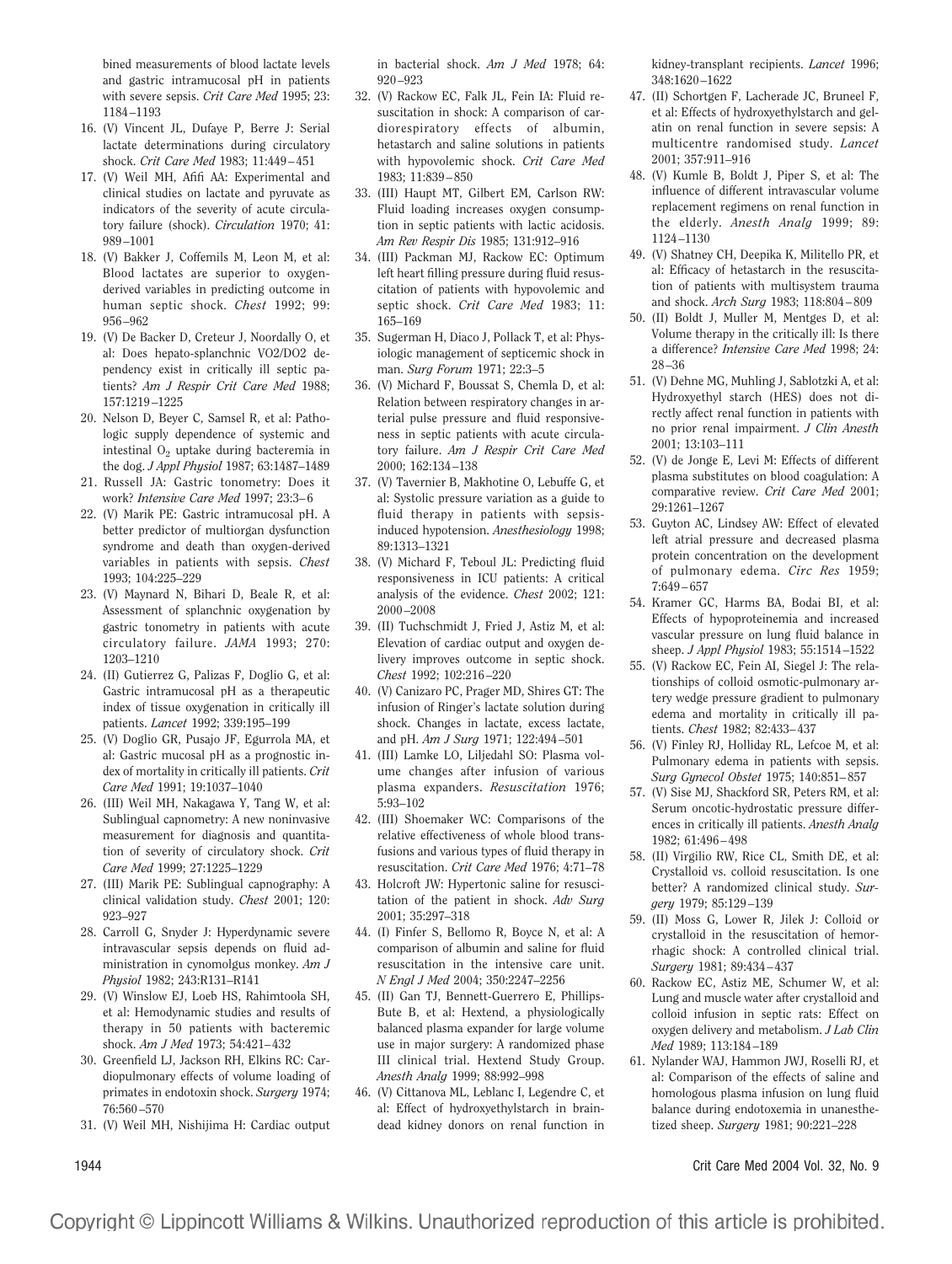- 62. (II) Metildi LA, Shackford SR, Virgilio RW, et al: Crystalloid versus colloid in fluid resuscitation of patients with severe pulmonary insufficiency. *Surg Gynecol Obstet* 1984; 158:207–212
- 63. (V) Appel P, Shoemaker WC: Evaluation of fluid therapy in adult respiratory failure. *Crit Care Med* 1981; 9:862–869
- 64. (V) Morisaki H, Bloos F, Keys J, et al: Compared with crystalloid, colloid therapy slows progression of extrapulmonary tissue injury in septic sheep. *J Appl Physiol* 1994; 77: 1507–1518
- 65. Baum TD, Wang H, Rothschild HR, et al: Mesenteric oxygen metabolism, ileal mucosal hydrogen ion concentration and tissue edema after crystalloid or colloid resuscitation in porcine endotoxic shock: Comparison of Ringer's lactate and 6% hetastarch. *Circ Shock* 1990; 30:385–397
- 66. O'Brien R, Murdoch J, Kuehn R, et al: The effect of albumin or crystalloid resuscitation on bacterial translocation and endotoxin absorption following experimental burn injury. *J Surg Res* 1992; 52:161–166
- 67. (V) Cochrane Injuries Group Albumin Reviewers. Human albumin administration in critically ill patients: Systematic review of randomised controlled trials. *BMJ*1998; 317:235–240
- 68. (V) Choi PT, Yip G, Quinonez LG, et al: Crystalloids vs. colloids in fluid resuscitation: A systematic review. *Crit Care Med* 1999; 27:200–210
- 69. (V) Wilkes MM, Navickis RJ: Patient survival after human albumin administration. A meta-analysis of randomized, controlled trials. *Ann Intern Med* 2001; 135:149–164
- 70. (V) Nelson AH, Fleisher LA, Rosenbaum SH: Relationship between postoperative anemia and cardiac morbidity in high-risk vascular patients in the intensive care unit. *Crit Care Med* 1993; 216:860–866
- 71. Morisaki H, Sibbald W, Martin C, et al: Hyperdynamic sepsis depresses the circulatory compensation of normovolemic anemia in conscious rats. *J Appl Physiol* 1996; 80:656–664
- 72. (V) Conrad S, Dietch K, Hebert C: Effect of red cell transfusion on oxygen consumption following fluid resuscitation in septic shock. *Circ Shock* 1990; 31:419–420
- 73. (V) Steffes C, Bender J, Levison M: Blood transfusion and oxygen consumption in surgical sepsis. *Crit Care Med* 1991; 19: 512–517
- 74. (V) Mink R, Pollack M: Effect of blood transfusion on oxygen consumption in pediatric septic shock. *Crit Care Med* 1990; 18: 1087–1091
- 75. (III) Silverman H, Tuma P: Gastric tonometry in patients with sepsis. Effects of dobutamine infusions and packed red blood cell transfusions. *Chest* 1992; 102:184–189
- 76. (V) Marik P, Sibbald W: Effect of storedblood transfusion on oxygen delivery in patients with sepsis. *JAMA* 1993; 269: 3024–3029
- 77. Bordin JO, Heddle NM, Blajchman MA: Biologic effects of leukocytes present in transfused cellular blood products. *Blood* 1994; 84:1703–1721
- 78. (I) Hebert PC, Wells G, Blajchman M, et al: A multicenter, randomized, controlled clinical trial of transfusion requirements in critical care. *N Engl J Med* 1999; 340: 409–417
- 79. Hollenberg SM, Ahrens TS, Astiz ME, et al: Task Force of the American College of Critical Care Medicine. Practice parameters for hemodynamic support of sepsis in adult patients. *Crit Care Med* 1999; 27:639–660
- 80. Bersten AD, Holt AW: Vasoactive drugs and the importance of renal perfusion pressure. *New Horiz* 1995; 3:650–661
- 81. Kirchheim HR, Ehmke H, Hackenthal E, et al: Autoregulation of renal blood flow, glomerular filtration rate and renin release in conscious dogs. *Pflugers Arch* 1987; 410: 441–449
- 82. (V) Barry K, Mazze R, Schwarz F: Prevention of surgical oliguria and renal hemodynamic suppression by sustained hydration. *N Engl J Med* 1967; 270:1371–1377
- 83. (V) Bush HL Jr, Huse JB, Johnson WC, et al: Prevention of renal insufficiency after abdominal aortic aneurysm resection by optimal volume loading. *Arch Surg* 1981; 116: 1517–1524
- 84. Kelleher SP, Robinette JB, Conger JD: Sympathetic nervous system in the loss of autoregulation in acute renal failure. *Am J Physiol* 1984; 246:F379–F386
- 85. (V) Desjars P, Pinaud M, Bugnon D, et al: Norepinephrine therapy has no deleterious renal effects in human septic shock. *Crit Care Med* 1989; 17:426–429
- 86. (V) Desjars P, Pinaud M, Tasseau F, et al: A reappraisal of norepinephrine therapy in human septic shock. *Crit Care Med* 1987; 15:134–137
- 87. (V) Bollaert PE, Bauer P, Audibert G, et al: Effects of epinephrine on hemodynamics and oxygen metabolism in dopamineresistant septic shock. *Chest* 1990; 98: 949–953
- 88. (V) Fukuoka T, Nishimura M, Imanaka H, et al: Effects of norepinephrine on renal function in septic patients with normal and elevated serum lactate levels. *Crit Care Med* 1989; 17:1104–1107
- 89. (V) Hesselvik JF, Brodin B: Low dose norepinephrine in patients with septic shock and oliguria: Effects on afterload, urine flow, and oxygen transport. *Crit Care Med* 1989; 17:179–180
- 90. (V) Lipman J, Roux A, Kraus P: Vasoconstrictor effects of adrenaline in human septic shock. *Anaesth Intensive Care* 1991; 19: 61–65
- 91. (III) Martin C, Saux P, Eon B, et al: Septic shock: A goal-directed therapy using volume loading, dobutamine and/or norepinephrine. *Acta Anaesthesiol Scand* 1990; 34:413–417
- 92. (V) Martin C, Eon B, Saux P, et al: Renal

effects of norepinephrine used to treat septic shock patients. *Crit Care Med* 1990; 18: 282–285

- 93. (V) Meadows D, Edwards JD, Wilkins RG, et al: Reversal of intractable septic shock with norepinephrine therapy. *Crit Care Med* 1988; 16:663–667
- 94. (V) Redl-Wenzl EM, Armbruster C, Edelmann G, et al: The effects of norepinephrine on hemodynamics and renal function in severe septic shock states. *Intensive Care Med* 1993; 19:151–154
- 95. (V) Gregory JS, Bonfiglio MF, Dasta JF, et al: Experience with phenylephrine as a component of the pharmacologic support of septic shock. *Crit Care Med* 1991; 19: 1395–1400
- 96. (III) LeDoux D, Astiz ME, Carpati CM, et al: Effects of perfusion pressure on tissue perfusion in septic shock. *Crit Care Med* 2000; 28:2729–2732
- 97. (V) Parker MM, Shelhamer JH, Bacharach SL, et al: Profound but reversible myocardial depression in patients with septic shock. *Ann Intern Med* 1984; 100:483–490
- 98. (V) Hoogenberg K, Smit AJ, Girbes ARJ: Effects of low-dose dopamine on renal and systemic hemodynamics during incremental norepinephrine infusion in healthy volunteers. *Crit Care Med* 1998; 26:260–265
- 99. (V) Lherm T, Troche G, Rossignol M, et al: Renal effects of low-dose dopamine in patients with sepsis syndrome or septic shock treated with catecholamines. *Intensive Care Med* 1996; 22:213–219
- 100. (V) Meier-Hellmann A, Bredle DL, Specht M, et al: The effects of low-dose dopamine on splanchnic blood flow and oxygen utilization in patients with septic shock. *Intensive Care Med* 1997; 23:31–37
- 101. (II) Marik PE, Mohedin M: The contrasting effects of dopamine and norepinephrine on systemic and splanchnic oxygen utilization in hyperdynamic sepsis. *JAMA* 1994; 272: 1354–1357
- 102. (III) Hannemann L, Reinhart K, Grenzer O, et al: Comparison of dopamine to dobutamine and norepinephrine for oxygen delivery and uptake in septic shock. *Crit Care Med* 1995; 23:1962–1970
- 103. (III) Ruokonen E, Takala J, Kari A, et al: Regional blood flow and oxygen transport in septic shock. *Crit Care Med* 1993; 21: 1296–1303
- 104. (III) Jardin F, Gurdjian F, Desfonds P, et al: Effect of dopamine on intrapulmonary shunt fraction and oxygen transport in severe sepsis with circulatory and respiratory failure. *Crit Care Med* 1979; 7:273–277
- 105. (III) Jardin F, Eveleigh MC, Gurdjian F, et al: Venous admixture in human septic shock. Comparative effects of blood volume expansion, dopamine infusion and isoproterenol infusion in mismatching of ventilation and pulmonary blood flow in peritonitis. *Circulation* 1979; 60:155–159
- 106. (II) Martin C, Papazian L, Perrin G, et al: Norepinephrine or dopamine for the treat-

Crit Care Med 2004 Vol. 32, No. 9 1945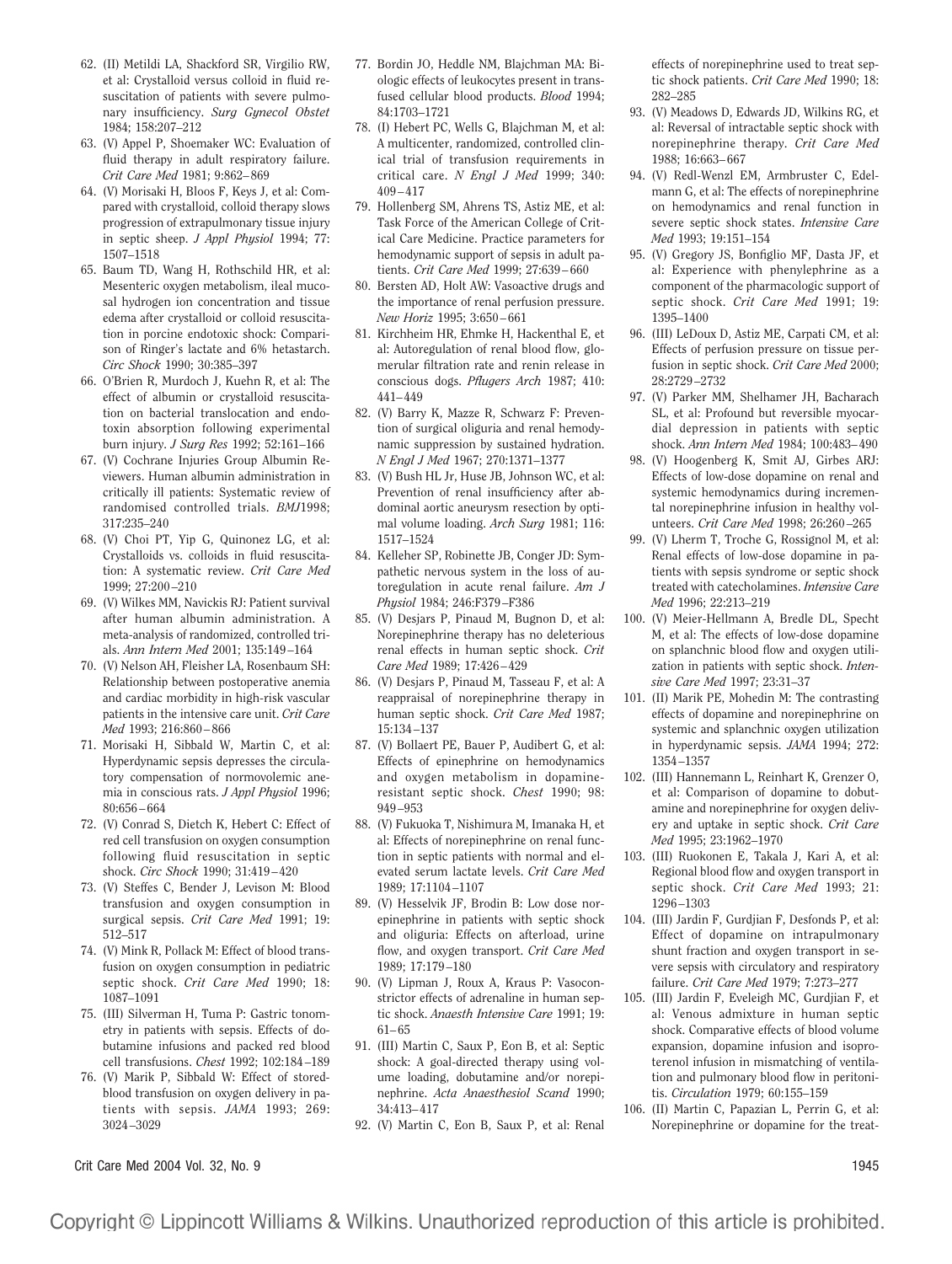ment of hyperdynamic septic shock. *Chest* 1993; 103:1826–1831

- 107. (II) Regnier B, Safran D, Carlet J, et al: Comparative haemodynamic effects of dopamine and dobutamine in septic shock. *Intensive Care Med* 1979; 5:115–120
- 108. (V) Samii K, Le Gall JR, Regnier B, et al: Hemodynamic effects of dopamine in septic shock with and without acute renal failure. *Arch Surg* 1978; 113:1414–1416
- 109. (V) Drueck C, Welch GW, Pruitt BA Jr: Hemodynamic analysis of septic shock in thermal injury: Treatment with dopamine. *Am Surg* 1978; 44:424–427
- 110. (V) Regnier B, Rapin M, Gory G, et al: Haemodynamic effects of dopamine in septic shock. *Intensive Care Med* 1977; 3:47–53
- 111. (V) Wilson RF, Sibbald WJ, Jaanimagi JL: Hemodynamic effects of dopamine in critically ill septic patients. *J Surg Res* 1976; 20:163–172
- 112. (II) Schreuder WO, Schneider AJ, Groeneveld ABJ, et al: Effect of dopamine vs norepinephrine on hemodynamics in septic shock. *Chest* 1989; 95:1282–1288
- 113. (IV) Jakob SM, Ruokonen E, Takala J: Effects of dopamine on systemic and regional blood flow and metabolism in septic and cardiac surgery patients. *Shock* 2002; 18: 8–13
- 114. (IV) Maynard ND, Bihari DJ, Dalton RN, et al: Increasing splanchnic blood flow in the critically ill. *Chest* 1995; 108:1648–1654
- 115. (II) Neviere R, Chagnon JL, Vallet B, et al: Dobutamine improves gastrointestinal mucosal blood flow in a porcine model of endotoxic shock. *Crit Care Med* 1997; 25: 1371–1377
- 116. Denton MD, Chertow GM, Brady HR: "Renal-dose" dopamine for the treatment of acute renal failure: Scientific rationale, experimental studies and clinical trials. *Kidney Int* 1996; 50:4–14
- 117. (I) Bellomo R, Chapman M, Finfer S, et al J: Low-dose dopamine in patients with early renal dysfunction: A placebo-controlled randomised trial. Australian and New Zealand Intensive Care Society (ANZICS) Clinical Trials Group. *Lancet* 2000; 356: 2139–2143
- 118. Van den Berghe G, de Zegher F: Anterior pituitary function during critical illness and dopamine treatment. *Crit Care Med* 1996; 24:1580–1590
- 119. (V) Martin C, Perrin G, Saux P, et al: Effects of norepinephrine on right ventricular function in septic shock patients. *Intensive Care Med* 1994; 20:444–447
- 120. (III) Martin C, Viviand X, Arnaud S, et al: Effects of norepinephrine plus dobutamine or norepinephrine alone on left ventricular performance of septic shock patients. *Crit Care Med* 1999; 27:1708–1713
- 121. (II) Levy B, Bollaert PE, Charpentier C, et al: Comparison of norepinephrine and dobutamine to epinephrine for hemodynamics, lactate metabolism, and gastric tonometric variables in septic shock: A

prospective, randomized study. *Intensive Care Med* 1997; 23:282–287

- 122. Chernow B, Roth BL: Pharmacologic manipulation of the peripheral vasculature in shock: Clinical and experimental approaches. *Circulatory Shock* 1986; 18: 141–155
- 123. Murakawa K, Kobayashi A: Effects of vasopressors on renal tissue gas tensions during hemorrhagic shock in dogs. *Crit Care Med* 1988; 16:789–792
- 124. Conger JD, Robinette JB, Guggenheim SJ: Effect of acetylcholine on the early phase of reversible norepinephrine-induced acute renal failure. *Kidney Int* 1981; 19:399–409
- 125. Schaer GL, Fink MP, Parrillo JE: Norepinephrine alone versus norepinephrine plus low-dose dopamine: Enhanced renal blood flow with combination pressor therapy. *Crit Care Med* 1985; 13:492–496
- 126. (V) Reinelt H, Radermacher P, Fischer G, et al: Effects of a dobutamine-induced increase in splanchnic blood flow on hepatic metabolic activity in patients with septic shock. *Anesthesiology* 1997; 86:818–824
- 127. (V) De Backer D, Creteur J, Silva E, et al: Effects of dopamine, norepinephrine, and epinephrine on the splanchnic circulation in septic shock: Which is best? *Crit Care Med* 2003; 31:1659–1667
- 128. Dasta JF: Norepinephrine in septic shock: Renewed interest in an old drug. *DICP Ann Pharmacother* 1990; 24:153–156
- 129. (V) Martin C, Viviand X, Leone M, et al: Effect of norepinephrine on the outcome of septic shock. *Crit Care Med* 2000; 28: 2758–2765
- 130. (V) Moyer J, Skelton J, Mills L: Norepinephrine: effect in normal subjects: Use in treatment of shock unresponsive to other measures. *Am J Med* 1953; 15:330–343
- 131. (V) Yamazaki T, Shimada Y, Taenaka N, et al: Circulatory responses to afterloading with phenylephrine in hyperdynamic sepsis. *Crit Care Med* 1982; 10:432–435
- 132. (III) Flancbaum L, Dick M, Dasta J, et al: A dose-response study of phenylephrine in critically ill, septic surgical patients. *Eur J Clin Pharmacol* 1997; 51:461–465
- 133. (V) Wilson W, Lipman J, Scribante J, et al: Septic shock: Does adrenaline have a role as a first-line inotropic agent? *Anesth Intensive Care* 1992; 20:470–474
- 134. (III) Moran JL, MS O'Fathartaigh, Peisach AR, et al: Epinephrine as an inotropic agent in septic shock: A dose-profile analysis. *Crit Care Med* 1993; 21:70–77
- 135. (III) Mackenzie SJ, Kapadia F, Nimmo GR, et al: Adrenaline in treatment of septic shock: Effects on haemodynamics and oxygen transport. *Intensive Care Med* 1991; 17:36–39
- 136. (V) Le Tulzo Y, Seguin P, Gacouin A, et al: Effects of epinephrine on right ventricular function in patients with severe septic shock and right ventricular failure: A preliminary study. *Intensive Care Med* 1997; 23:664–670
- 137. (II) Day NP, Phu NH, Bethell DP, et al: The effects of dopamine and adrenaline infusions on acid-base balance and systemic haemodynamics in severe infection. *Lancet* 1996; 348:219–223
- 138. (V) Zhou SX, Qiu HB, Huang YZ, et al: Effects of norepinephrine, epinephrine, and norepinephrine-dobutamine on systemic and gastric mucosal oxygenation in septic shock. *Acta Pharmacol Sin* 2002; 23: 654–658
- 139. (V) Duranteau J, Sitbon P, Teboul JL, et al: Effects of epinephrine, norepinephrine, or the combination of norepinephrine and dobutamine on gastric mucosa in septic shock. *Crit Care Med* 1999; 27:893–900
- 140. Seguin P, Bellissant E, Le Tulzo Y, et al: Effects of epinephrine compared with the combination of dobutamine and norepinephrine on gastric perfusion in septic shock. *Clin Pharmacol Ther* 2002; 71: 381–388
- 141. McKenzie A, Stoughton RB: Method for comparing percutaneous absorption of steroids. *Arch Dermatol* 1962; 86:608–610
- 142. Yard AC, Kadowitz PJ: Studies on the mechanism of hydrocortisone potentiation of vasoconstrictor responses to epinephrine in the anesthetized animal. *Eur J Pharmacol* 1972; 20:1–9
- 143. Grunfeld JP, Eloy L: Glucocorticoids modulate vascular reactivity in the rat. *Hypertension* 1987; 10:608–618
- 144. Steiner A, Vogt E, Locher R, et al: Stimulation of the phosphoinositide signalling system as a possible mechanism for glucocorticoid action in blood pressure control. *J Hypertens Suppl* 1988; 6:S366–S368
- 145. Rees DD, Cellek S, Palmer RMJ, et al: Dexamethasone prevents the induction by endotoxin of a nitric oxide synthase and the associated effects on vascular tone: An insight into endotoxin shock. *Biochem Biophys Res Commun* 1990; 173:541–547
- 146. Kennedy B, Ziegler MG: Cardiac epinephrine synthesis. Regulation by a glucocorticoid. *Circulation* 1991; 84:891–895
- 147. Dailey JW, Westfall TC: Effects of adrenalectomy and adrenal steroids on norepinephrine synthesis and monamine oxidase activity. *Eur J Pharmacol* 1978; 48:383–391
- 148. Sakaue M, Hoffman BB: Glucocorticoids induce transcription and expression of the alpha 1B adrenergic receptor gene in DTT1 MF-2 smooth muscle cells. *J Clin Invest* 1991; 88:385–389
- 149. Haigh RM, Jones CT: Effect of glucocorticoids on alpha 1-adrenergic receptor binding in rat vascular smooth muscle. *J Mol Endocrinol* 1990; 5:41–48
- 150. Sato A, Suzuki H, Murakami M, et al: Glucocorticoid increases angiotensin II type 1 receptor and its gene expression. *Hypertension* 1994; 23:25–30
- 151. Scheuer DA, Bechtold AG: Glucocorticoids potentiate central actions of angiotensin to increase arterial pressure. *Am J Physiol*

1946 Crit Care Med 2004 Vol. 32, No. 9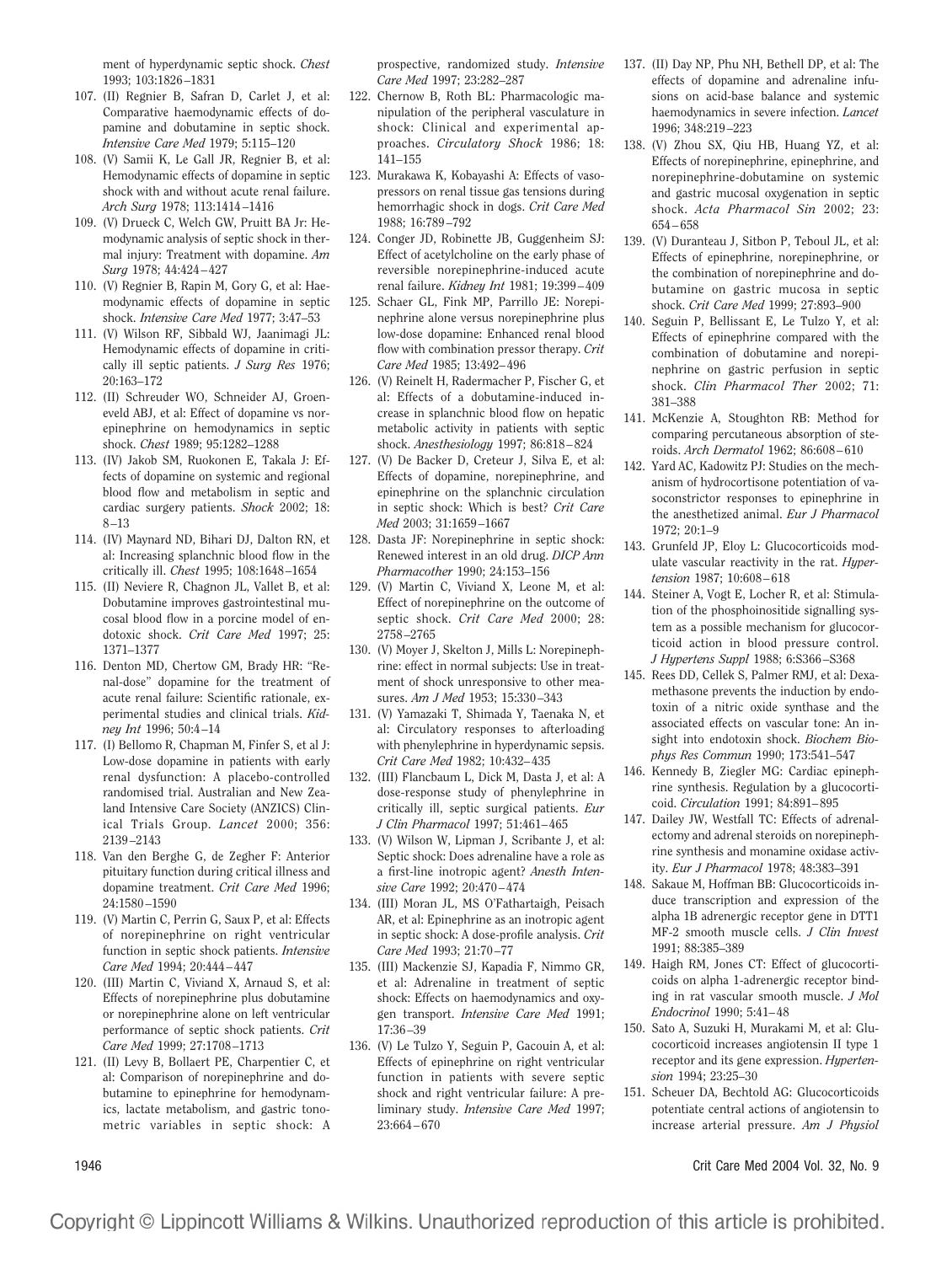*Regul Integr Comp Physiol* 2001; 280: R1719–R1726

- 152. Paya D, Gray GA, Fleming I, et al: Effect of dexamethasone on the onset and persistence of vascular hyporeactivity induced by *E coli* lipopolysaccharide in rats. *Circ Shock* 1993; 41:103–112
- 153. Wu CC, Croxtall JD, Perretti M, et al: Lipocortin 1 mediates the inhibition by dexamethasone of the induction by endotoxin of nitric oxide synthase in the rat. *Proc Natl Acad SciUSA* 1995; 92:3473–3477
- 154. Mansart A, Bollaert PE, Seguin C, et al: Hemodynamic effects of early versus late glucocorticosteroid administration in experimental septic shock. *Shock* 2003; 19: 38–44
- 155. (V) Bhagat K, Collier J, Vallance P: Local venous responses to endotoxin in humans. *Circulation* 1996; 94:490–497
- 156. (V) Barber AE, Coyle SM, Marano MA, et al: Glucocorticoid therapy alters hormonal and cytokine responses to endotoxin in man. *J Immunol* 1993; 150:1999–2006
- 157. (III) Annane D, Bellissant E, Sebille V, et al: Impaired pressor sensitivity to noradrenaline in septic shock patients with and without impaired adrenal function reserve. *Br J Clin Pharmacol* 1998; 46:589–597
- 158. (III) Bellissant E, Annane D: Effect of hydrocortisone on phenylephrine—Mean arterial pressure dose-response relationship in septic shock. *Clin Pharmacol Ther* 2000; 68:293–303
- 159. (II) Bollaert PE, Charpentier C, Levy B, et al: Reversal of late septic shock with supraphysiologic doses of hydrocortisone. *Crit Care Med* 1998; 26:645–650
- 160. (II) Briegel J, Forst H, Haller M, et al: Stress doses of hydrocortisone reverse hyperdynamic septic shock: a prospective, randomized, double-blind, single-center study. *Crit Care Med* 1999; 27:723–732
- 161. (V) Chawla K, Kupfer Y, Tessler S: Hydrocortisone reverses refractory septic shock. Abstr. *Crit Care Med* 1999; 27:A33
- 162. (I) Annane D, Sebille V, Charpentier C, et al: Effect of treatment with low doses of hydrocortisone and fludrocortisone on mortality in patients with septic shock. *JAMA* 2002; 288:862–871
- 163. (II) Keh D, Boehnke T, Weber-Cartens S, et al: Immunologic and hemodynamic effects of "low-dose" hydrocortisone in septic shock: A double-blind, randomized, placebo-controlled, crossover study. *Am J Respir Crit Care Med* 2003; 167:512–520
- 164. Cronin L, Cook DJ, Carlet J, et al: Corticosteroid treatment for sepsis: a critical appraisal and meta-analysis of the literature. *Crit Care Med* 1995; 23:1430–1439
- 165. (V) McKee JI, Finlay WE: Cortisol replacement in severely stressed patients. *Lancet* 1983; 1:484
- 166. (V) Holmes CL, Walley KR, Chittock DR, et al: The effects of vasopressin on hemodynamics and renal function in severe septic

Crit Care Med 2004 Vol. 32, No. 9 1947

shock: A case series. *Intensive Care Med* 2001; 27:1416–1421

- 167. Kusano E, Tian S, Umino T, et al: Arginine vasopressin inhibits interleukin-1 betastimulated nitric oxide and cyclic guanosine monophosphate production via the V1 receptor in cultured rat vascular smooth muscle cells. *J Hypertens* 1997; 15:627–632
- 168. Wakatsuki T, Nakaya Y, Inoue I: Vasopressin modulates  $K(+)$ -channel activities of cultured smooth muscle cells from porcine coronary artery. *Am J Physiol* 1992; 263: H491–H496
- 169. (V) Abboud FM, Floras JS, Aylward PE, et al: Role of vasopressin in cardiovascular and blood pressure regulation. *Blood Vessels* 1990; 27:106–115
- 170. Wang BC, Flora-Ginter G, Leadley RJ Jr, et al: Ventricular receptors stimulate vasopressin release during hemorrhage. *Am J Physiol* 1988; 254:R204–R211
- 171. Wilson MF, Brackett DJ, Tompkins P, et al: Elevated plasma vasopressin concentrations during endotoxin and *E. coli* shock. *Adv Shock Res* 1981; 6:15–26
- 172. (III) Landry DW, Levin HR, Gallant EM, et al: Vasopressin deficiency contributes to the vasodilation of septic shock. *Circulation* 1997; 95:1122–1125
- 173. (V) Sharshar T, Carlier R, Blanchard A, et al: Depletion of neurohypophyseal content of vasopressin in septic shock. *Crit Care Med* 2002; 30:497–500
- 174. (V) Sharshar T, Blanchard A, Paillard M, et al: Circulating vasopressin levels in septic shock. *Crit Care Med* 2003; 31:1752–1758
- 175. (V) Tsuneyoshi I, Yamada H, Kakihana Y, et al: Hemodynamic and metabolic effects of low-dose vasopressin infusions in vasodilatory septic shock. *Crit Care Med* 2001; 29: 487–493
- 176. (II) Malay MB, Ashton RC Jr, Landry DW, et al: Low-dose vasopressin in the treatment of vasodilatory septic shock. *J Trauma* 1999; 47:699–705
- 177. (II) Patel BM, Chittock DR, Russell JA, et al: Beneficial effects of short-term vasopressin infusion during severe septic shock. *Anesthesiology* 2002; 96:576–582
- 178. (V) O'Brien A, Clapp L, Singer M: Terlipressin for norepinephrine-resistant septic shock. *Lancet* 2002; 359:1209–1210
- 179. (III) van Haren FM, Rozendaal FW, van der Hoeven JG: The effect of vasopressin on gastric perfusion in catecholamine-dependent patients in septic shock. *Chest* 2003; 124:2256–2260
- 180. (III) Klinzing S, Simon M, Reinhart K, et al: High-dose vasopressin is not superior to norepinephrine in septic shock. *Crit Care Med* 2003; 31:2646–2650
- 181. (V) Parker M, Suffredini A, Natanson C, et al: Responses of left ventricular function in survivors and nonsurvivors of septic shock. *J Crit Care* 1989; 4:19–25
- 182. Raper R, Sibbald M, Driedger A, et al: Relative myocardial depression in normotensive sepsis. *J Crit Care* 1989; 4:9–18
- 183. (V) Parker MM, McCarthy K, Ognibene FP, et al: Right ventricular dysfunction and dilatation, similar to left ventricular changes, characterize the cardiac depression of septic shock in humans. *Chest* 1990; 97:126–131
- 184. Parker MM, Ognibene FP, Parrillo JE: Peak systolic pressure/end-systolic volume ratio, a load-independent measure of ventricular function, is reversibly decreased in human septic shock. *Crit Care Med* 1994; 22: 1955–1959
- 185. (V) Ognibene FP, Parker MM, Natanson C, et al: Depressed left ventricular performance. Response to volume infusion in patients with sepsis and septic shock. *Chest* 1988; 93:903–910
- 186. (V) Dhainaut JF, Huyghebaert MF, Monsallier JF, et al: Coronary hemodynamics and myocardial metabolism of lactate, free fatty acids, glucose, and ketones in patients with septic shock. *Circulation* 1987; 75:533–541
- 187. (V) Cunnion RE, Schaer GL, Parker MM, et al: The coronary circulation in human septic shock. *Circulation* 1986; 73:637–644
- 188. Gotloib L, Shostak A, Galdi P, et al: Loss of microvascular negative charges accompanied by interstitial edema in septic rats' heart. *Circ Shock* 1992; 36:45–56
- 189. Liu MS, Wu LL: Heart sarcolemmal Ca2 transport in endotoxin shock: II. Mechanism of impairment in ATP-dependent Ca2+ transport. *Mol Cell Biochem* 1992; 112:135–142
- 190. Gulick T, Chung MK, Pieper SJ, et al: Interleukin 1 and tumor necrosis factor inhibit cardiac myocyte  $\beta$ -adrenergic responsiveness. *Proc Natl Acad Sci USA* 1989; 86: 6753–6757
- 191. Carli A, Auclair MC, Vernimmen C: Indomethacin suppresses the early cardiodepressant factor released by endotoxin in the rat: Possible involvement of a prostacyclinrelated material. *Adv Shock Res* 1983; 10: 161–71
- 192. Finkel MS, Oddis CV, Jacob TD, et al: Negative inotropic effects of cytokines on the heart mediated by nitric oxide. *Science* 1992; 257:387–389
- 193. Brady AJB, Poole-Wilson PA, Harding SE, et al: Nitric oxide production within cardiac myocytes reduces their contractility in endotoxemia. *Am J Physiol* 1992; 263: H1963–H1966
- 194. Schulz R, Panas DL, Catena R, et al: The role of nitric oxide in cardiac depression induced by interleukin-1 beta and tumour necrosis factor-alpha. *Br J Pharmacol* 1995; 114:27–34
- 195. Favory R, Lancel S, Marchetti P, et al: Endotoxin-induced myocardial dysfunction: Evidence for a role of sphingosine production. *Crit Care Med* 2004; 32:495–501
- 196. Klem C, Dasta JF, Reilley TE, et al: Variability in dobutamine pharmacokinetics in unstable critically ill surgical patients. *Crit Care Med* 1994; 22:1926–1932
- 197. (V) Juste RN, Moran L, Hooper J, et al: Dopamine clearance in critically ill pa-